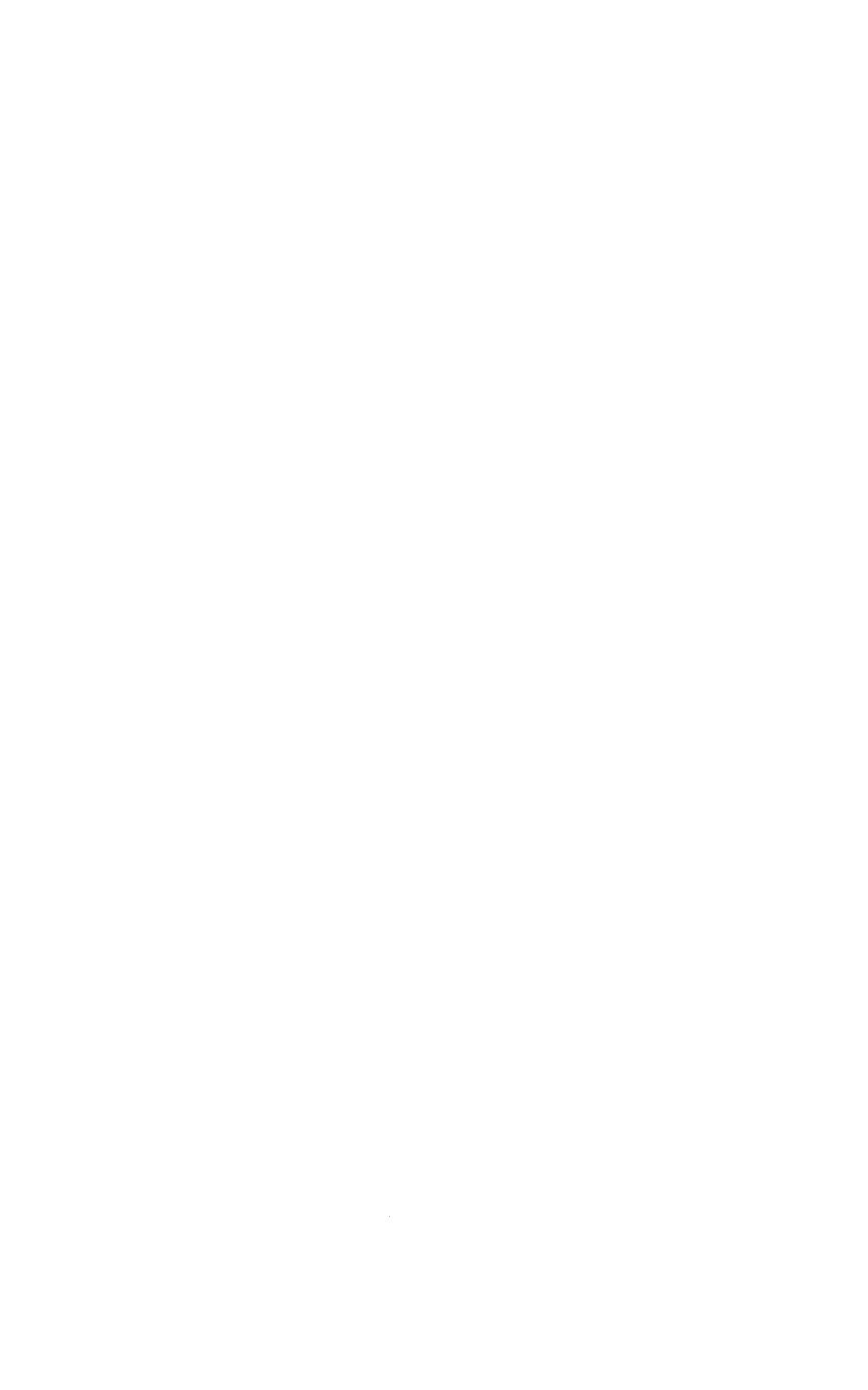## Board of Education of the State of Illinois.

#### OFFICERS AND MEMBERS.

| Frank Stift. |  |
|--------------|--|
|              |  |

#### STANDING COMMITTEES.

 $\emph{Auditing and Finance—Robertson, Capen, Sandham. Building and Grounds—Capen, Robertson, Stitt. Conurs of Instructation—Brown, Young, Trego. Teachers and Salaries—Young, Brown, Harrington. Preutice Department—Blair, Young, Herington. Litorary and Museum—Sandham, Willard, Cook.$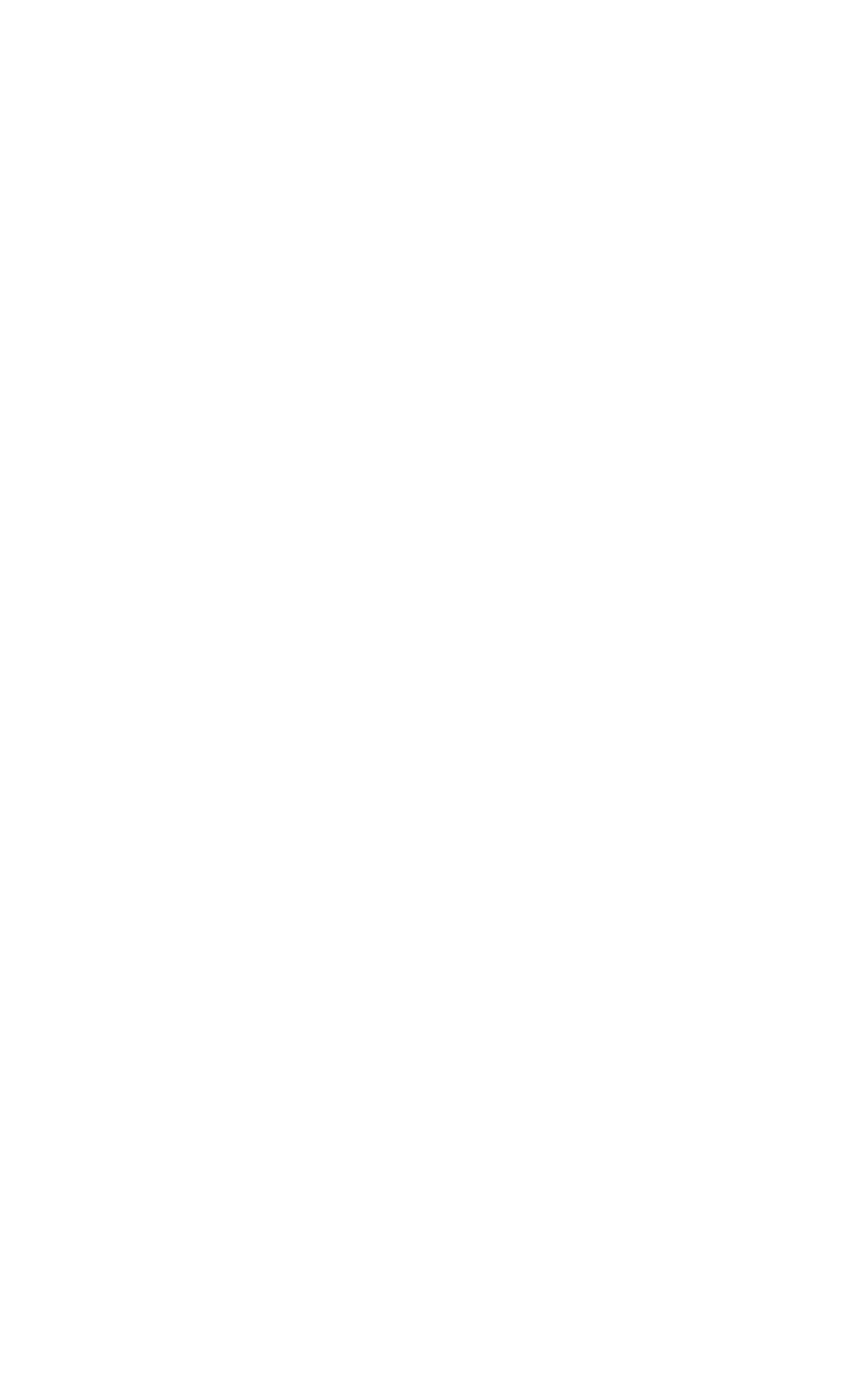## ORDER OF BUSINESS.

- 1. Reading, amending and adopting minutes.<br>2. Election of officers
- Election of officers.
- 3. Report of President of Normal University.<br>4. Treasurer's report.
- Treasurer's report.
- 5. Report of special committees.
- 6. Report of standing committees, in order.<br>7. Communications.
- Communications.
- S. Motions and resolutions.
- 9. Unfinished business.
- 10. General business.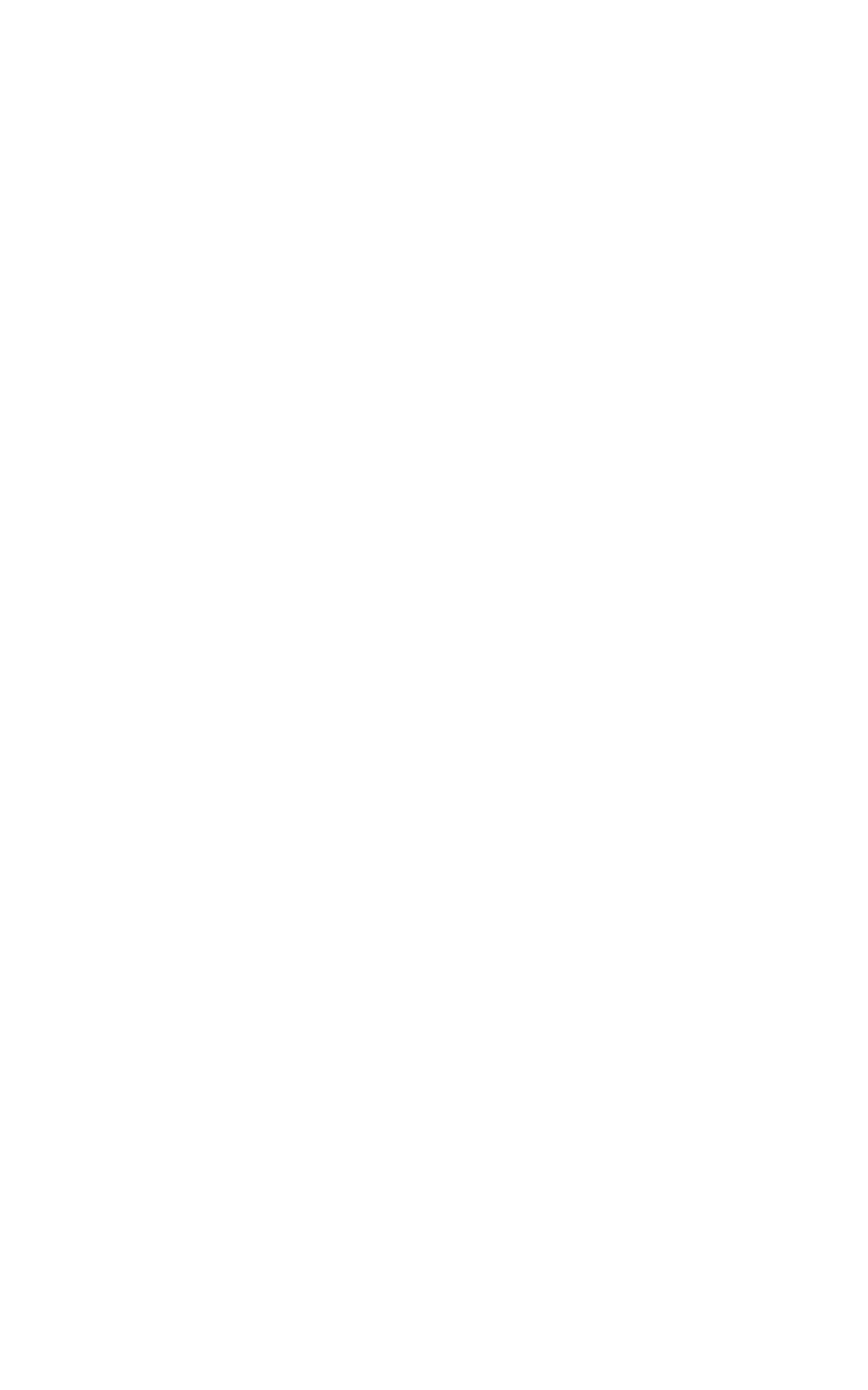## Proceedings of the Board of Education of the State of **Illinois.**

#### REGULAR MEETING.

NORMAL, ILL., Dec. 22, 1909.

The Board of Education met in the office of the President of the Normal University at 9:00 o'clock a.m.

Present: Messrs. Blair, Brown, Capen, Cook, Robertson, Sandham, Stitt, Trego, Walker, and Mrs. Young.

Mr' Stitt was appointed to act as secretary pro tem in the absence of Mr. Blair, who had not yet arrived.

The minutes of the regular meeting of June 2, 1909, were approved as printed.

The President of the Normal University presented the following report:

#### PRESIDENT'S REPORT.

MR. PRESIDENT AND MEMBERS OF THE BOARD—During the year ending<br>August 31, 1909, the total enrollment of students in the normal and high school<br>departments was 1927. Of these 1679 are pledged to teach in the schools of<br>Illi

Ninety-one Illinois counties and sixteen other states and countries were represented. The attendance in the model school was 437, making a grand total of 2364.

The attendance in the normal and high school departments for the three terms since your last meeting is as follows:

| Men. | Women. | Total. |
|------|--------|--------|
| 228  | 1.012  | . 240  |
| 111  | 195    | 306    |
| 163  | 460    | 623.   |

Of the 623 attending during the fall term  $534$  are enrolled as normal students, 89 as academic students. The attendance in the normal department including the high school is 73 larger than for the fall term of 1908, an i per cent.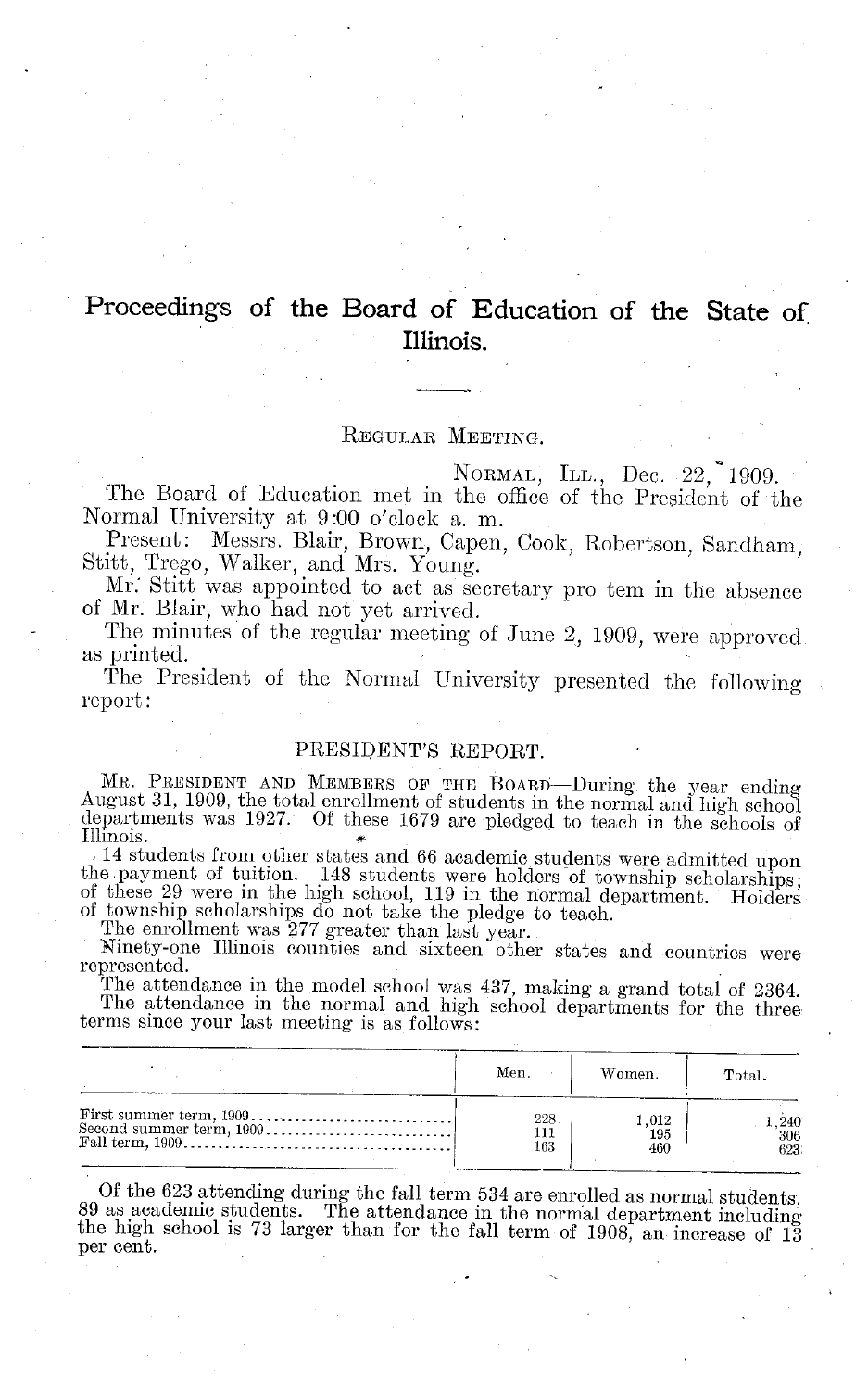New students were admitted during the fall term as follows:

|             | Normal.   High School. |
|-------------|------------------------|
| - 45<br>212 |                        |
| 257         |                        |

Of these 4 are college graduates. 100 are graduates of high schools with four-year courses, 26 are graduates of high schools with three-year courses, 46,others have had two or more years of high school work, 72 are experienced teachers, 67 are holders of township scholarships.

During the fall term 59 Illinois counties were represented in the student body-six other states were represented:

|            | 9              | 11<br>Madison    |
|------------|----------------|------------------|
| Brown      | 2              |                  |
|            | 4              | Marshall         |
|            | 1              | 11               |
| Champaign  | 6              |                  |
| Christian  | 3              | Menard           |
|            | ı              |                  |
|            | 1              | Montgomery       |
|            | 2              |                  |
| Cumberland |                | Moultrie         |
|            | 9              | 20               |
| Douglas    | 1              |                  |
| Edwards    | 1              | 14               |
|            | 3              |                  |
|            | 22             | Putnam           |
| Franklin   | 1              | Randolph         |
|            | $\overline{2}$ | Richland         |
|            | 4              | 12<br>Sangamon   |
|            | $\overline{2}$ | Schuyler<br>2    |
| Hancock    | 1              |                  |
| Henderson  | 4              | $\Omega$         |
|            | 1              |                  |
|            | 8              | Stephenson<br>14 |
|            |                |                  |
|            | $\mathbf{1}$   | Vermilion        |
|            | 1              |                  |
| Kankakee   | $\overline{2}$ | Washington       |
|            | $\overline{2}$ | Wayne            |
|            | 1              | White<br>11      |
|            | 5              | 16               |
| Lawrence   | 8              | Woodford         |
| Lee        | 1              |                  |
| Livingston | 11             |                  |
|            | 9              |                  |
|            | 1              |                  |
| McLean     | 191            | Missouri         |
|            | 18             | South Dakota     |
| Maeoupin   |                |                  |
|            |                |                  |

#### **THE SUMMER SCHOOL.**

Although no special effort has been made to increase the attendance at the more represented the enrollment in 1909 showed a gain of 204 over 1908. The summer school, the enrollment in 1909 showed a gain of 204 over 1908. attendance was 1240 in the first term, 306 in the second. 353 attended both The total attendance not including the 123 children in the model school reached 1393 different people of whom 270 were men. With forty-one teachers and the additional space afforded by our new building we were nowhere seriously crowded during the period of highest attendance except in the auditorium. Although it contains 1,115 sittings, many additional seats had to be provided to accommodate the students at the morning assembly.

Two courses of six lectures each were given by Professor William A. Col-. ledge of Armour Institute, and Dean Thomas M. Balliet of the New York School of Pedagogy.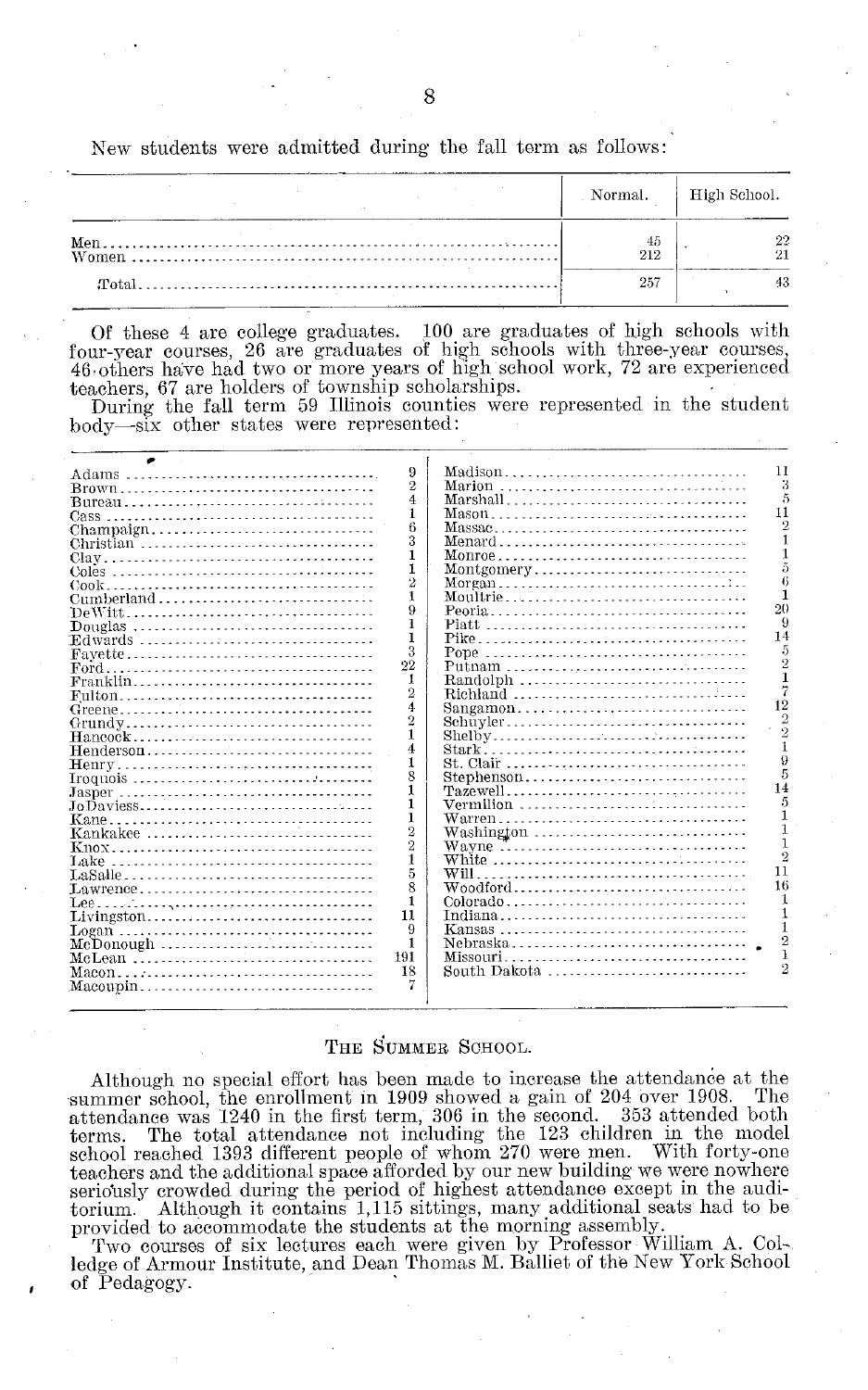The program provided for 92 courses, some of which were taught in three or four sections. Forty-one instructors were provided for the first term, fourteen for the second.<br>It is proposed that in the coming summer additional courses be offered in

rural school management, rural sociology, floriculture and horticulture, house-<br>hold art and in English composition to meet the requirements of the new plan for issuing State certificates promulgated by the Superintendent of Public Instruction. A faculty of about forty-five teachers will be needed for the first term, fifteen for the second. It is requested that the Committee o

#### THE TRAINING SCHOOL.

The Training School is attracting a larger attendance than ever before. In all the grades except the fourth the limit of forty has been reached. In the kindergarten there has been a waiting list of nearly twenty. The enrollment for the fall term was 386. This condition is very gratifying as indicating a growth in local confidence in the excellence of the school, in spite of the popular Supertions to student teachers. It promises a training school commensurate with the growing needs of the institution. One hundred and thirteen students are teaching classes the present term. We are obliged to utilize corri recitation rooms. The need of a new training school building is growing im- perative.

#### THE HIGH SCHOOL.

The high school enrollment in the fall term was as follows:

Seventy-three of these students have been under the immediate care of the principal, in the high school room. These pupils are taught in about half their work by student teachers. It is proposed in the next catalogue to ou

#### THE FACULTY.

The various members of the faculty appointed by you at your last meeting<br>are all rendering excellent service. On September 10, Mr. H. S. Woodward,<br>teacher of public speaking, tendered his resignation, to accept a more desi Harlan of Winona Lake, Indiana was secured for this work and began his work at the beginning of the third week.

#### HOUSEHOLD ART.

The room assigned to Household Art has been fitted up with sewing machines, drafting and sewing tables, dress forms, cases, and other furniture. Some further equipment is needed. About 30 students have worked two hours per

#### HOUSEHOLD SCIENCE.

The courses in Household Science are proving very popular, the cooking<br>laboratory was in use eight hours every day during the fall term. The expenses<br>for food stuffs, gas, ice, and laundering average \$2.00 per pupil per te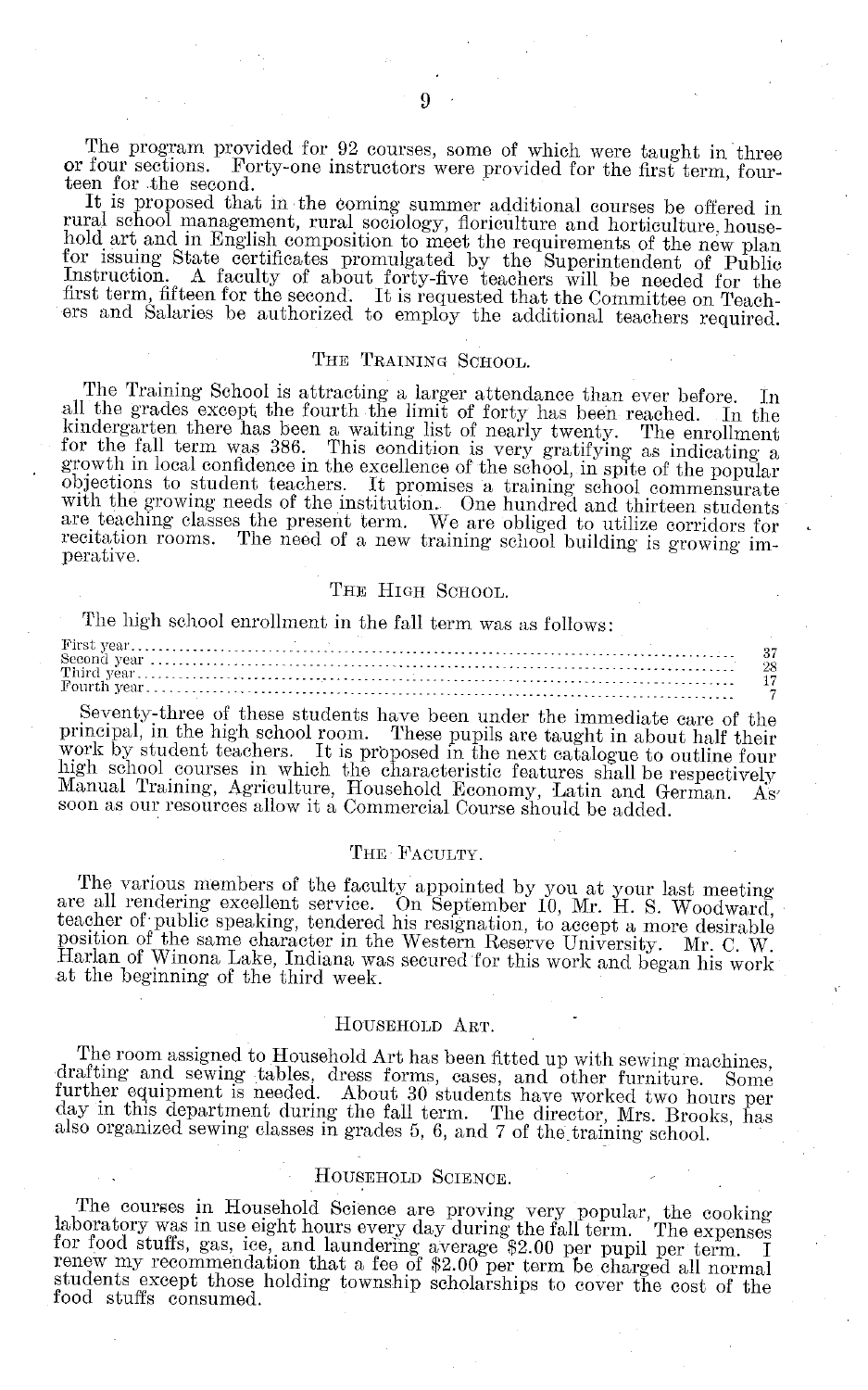During the year there are given by the literary societies, the different classes and the alumni a half dozen or more banquets. The dishes, silverware, and the linen used at these are rented from local dealers. It is requested that the sum of \$750 or as much thereof as may be needed, be appropriated for the purchase of a supply of these articles sufficient for a dinner of 200 the same to be rented for these banquet occasions at a moderate price until the receipts shall equal the original outlay and the cost of renewals. It is be-lieved that the rentals for three years will cover this outlay.

#### THE MANUAL ARTS BUILDING.

The Manual Arts Building is proving very satisfactory. The heating, the ventilation, the lighting leave little to be desired. The air supply is far beyond our present needs. The chief defect of the plant is that the dampers intended to check the flow of air into the auditorium when not in use, do not reduce the inflow sufficiently. On the morning of December 7, when the mercury registered six below zero, the building was easily heated. No serious defect has appeared in the construction except in the copper cornice, and in the cement rail in front of the stage. The plaster mixed with the cement to make it work destroyed its strength and hardness. The contractor has agreed to rebuild this part of his work next week.

#### THE PIPE ORGAN.

The contract for building the pipe organ was let to Hillgreen, Lane & Co. of Alliance, Ohio for \$6,300. The organ is to contain three manuals, thirty-four registers, and 2,184 pipes with various couplers, combinations, and accessories for increasing its variety and power. The organ floor is to be built next week by R. M. Huffington at a cost of \$355. The organ is to be installed ready for the opening recital on February 25. Mr: Arthur Dunham of Chicago has been secured for this occasion.

#### BUILDINGS AND GROUNDS.

Since your last meeting the following expenditures have been made in furnishing the Manual Arts Building:

| 1.660 25 |  |
|----------|--|
| 196 80   |  |
| 1.221.89 |  |
| 525 00   |  |
| 704 96   |  |
| 1.829 72 |  |
| 1.285 79 |  |
| 511 18   |  |
|          |  |
| 240 15   |  |
| 43 80    |  |
| 175 00   |  |
| 459.00   |  |
|          |  |

A balance of \$8,325.93 still remains of the Special Appropriation for this purpose.

We have expended within the old building as follows:

|  | 533 97<br>319.40<br>-440-00 |  |
|--|-----------------------------|--|
|--|-----------------------------|--|

#### Upon the grounds we have expended:

| 89 40    |
|----------|
| 1.073.60 |
| -305-56  |

The contract for constructing drives upon the grounds was let to Mr. L. E. Gehrt, whose bid was the only one within the estimate upon which our appropriation was based. His work was to be done October 1. It is not done yet.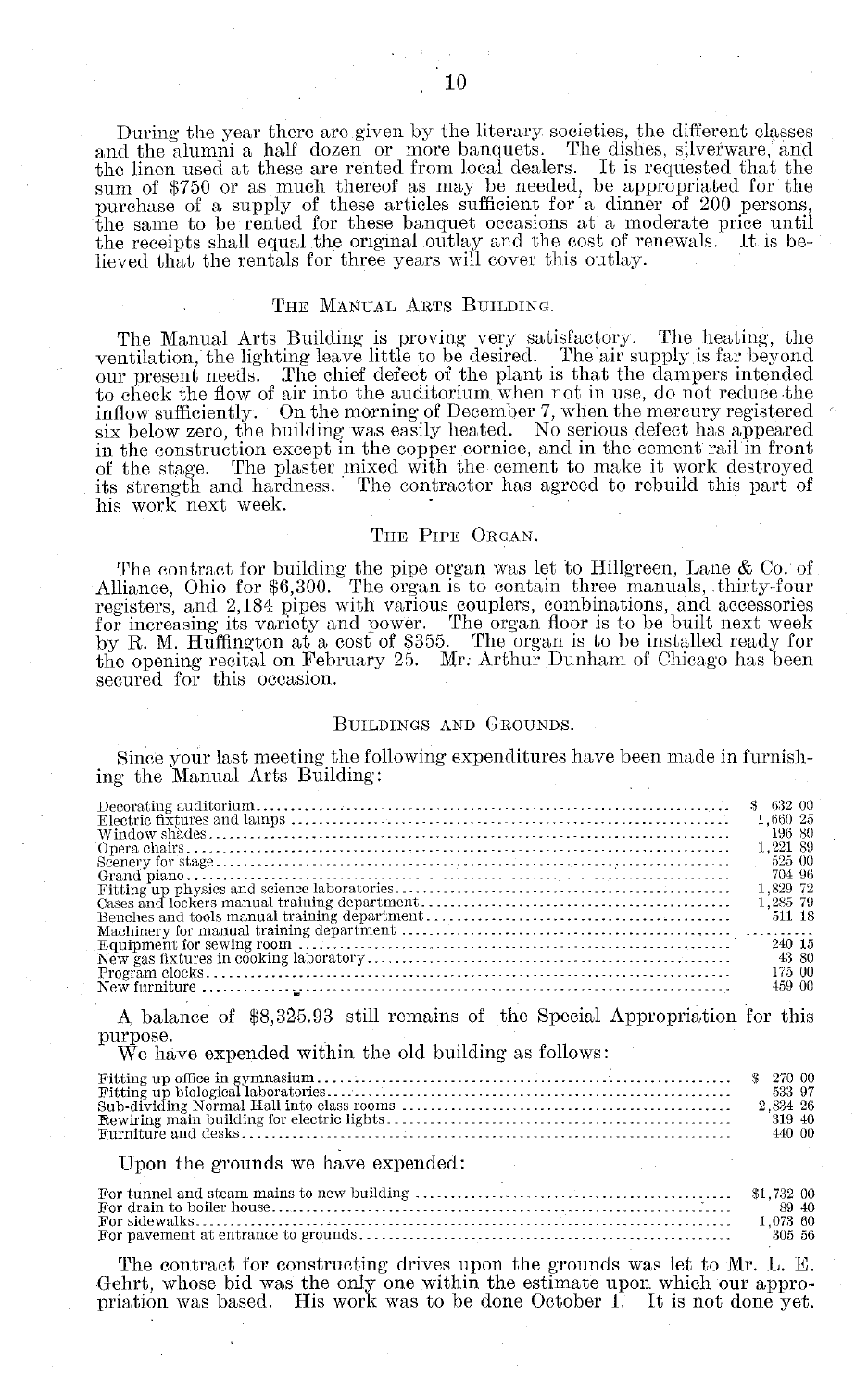For this delay the contractor is in part responsible, but the chief cause has-been the failure of the State Penitentiary to supply us with crushed stone as needed. Although the warden of the penitentiary had agreed to furnish us crushed stone f. o. b. Joliet when needed, he discovered in September that he was not authorized by law to do so. Consequently the Board of Prison Industries is now charging us for the road material. We hope to secure a special price on this stone.

#### THE UNIVERSITY FARM.

Inasmuch as the leases upon the University Farm of 95 acres terminate the present year, some new arrangement must be made. It is recommended that for next year the greater part be seeded to oats and clover, reserving such small area as we can use in our school work besides our school garden.

Our more progressive farming communities are now seeking teachers competent to give instruction in the elements of agriculture. If we are to meet this demand and at the same time to carry out the provisions of the statute establishing the institution, **tie** scope of our present nature study courses must be broadened; they must be made more distinctly agricultural. The farm should be conducted in such a way as to produce an annual income equal to the present rental; for if it is not run as a profitable farm it is a very poor sort of model farm. This will not stand in the way of experimentation and demonmodel farm. This will not stand in the way of experimentation and demonstration of different agricultural methods, but its chief function should be to exemplify good methods of farming. This will mean in the near future thorough drainage and farm buildings. Any action taken at this meeting should have in view making this farm of the largest possible value to the schools of Illinois.

| Circulation, 1909.                                                          | Books.                  | Pictures.           | Latern Slides. | Exhibits.                                                                                   |
|-----------------------------------------------------------------------------|-------------------------|---------------------|----------------|---------------------------------------------------------------------------------------------|
| First summer term<br>Second summer term                                     | 5.021<br>2,440          | 52                  | 252            |                                                                                             |
| Fall term                                                                   | 8,762                   | 2,455               | 1,741          | 76                                                                                          |
| $Total$                                                                     | 16.023                  | 2,507               | 1,993          | 83                                                                                          |
| Circulation, 1908.                                                          |                         |                     |                |                                                                                             |
| First summer term<br>Second summer term<br>Fall term                        | 2,907<br>2,787<br>7.329 | 396<br>153<br>1,890 |                |                                                                                             |
|                                                                             | 13,113                  | 2,439               |                |                                                                                             |
| Total gain, 1909                                                            | 2,910                   | 68                  |                |                                                                                             |
| $Historv \ldots \ldots$<br>Juveniles<br>Literature.<br>Mathematics<br>Music |                         |                     |                | $\overline{2}$<br>22<br>116<br>22<br>42<br>19<br>11<br>$\overline{2}$<br>59<br>16<br>6<br>9 |
| Total                                                                       |                         |                     |                | 369                                                                                         |
|                                                                             |                         |                     |                | 368<br>100<br>88<br>64                                                                      |
|                                                                             |                         |                     |                | 620<br>---                                                                                  |
|                                                                             |                         |                     |                | 838                                                                                         |
|                                                                             |                         |                     |                |                                                                                             |

LIBRARY REPORT.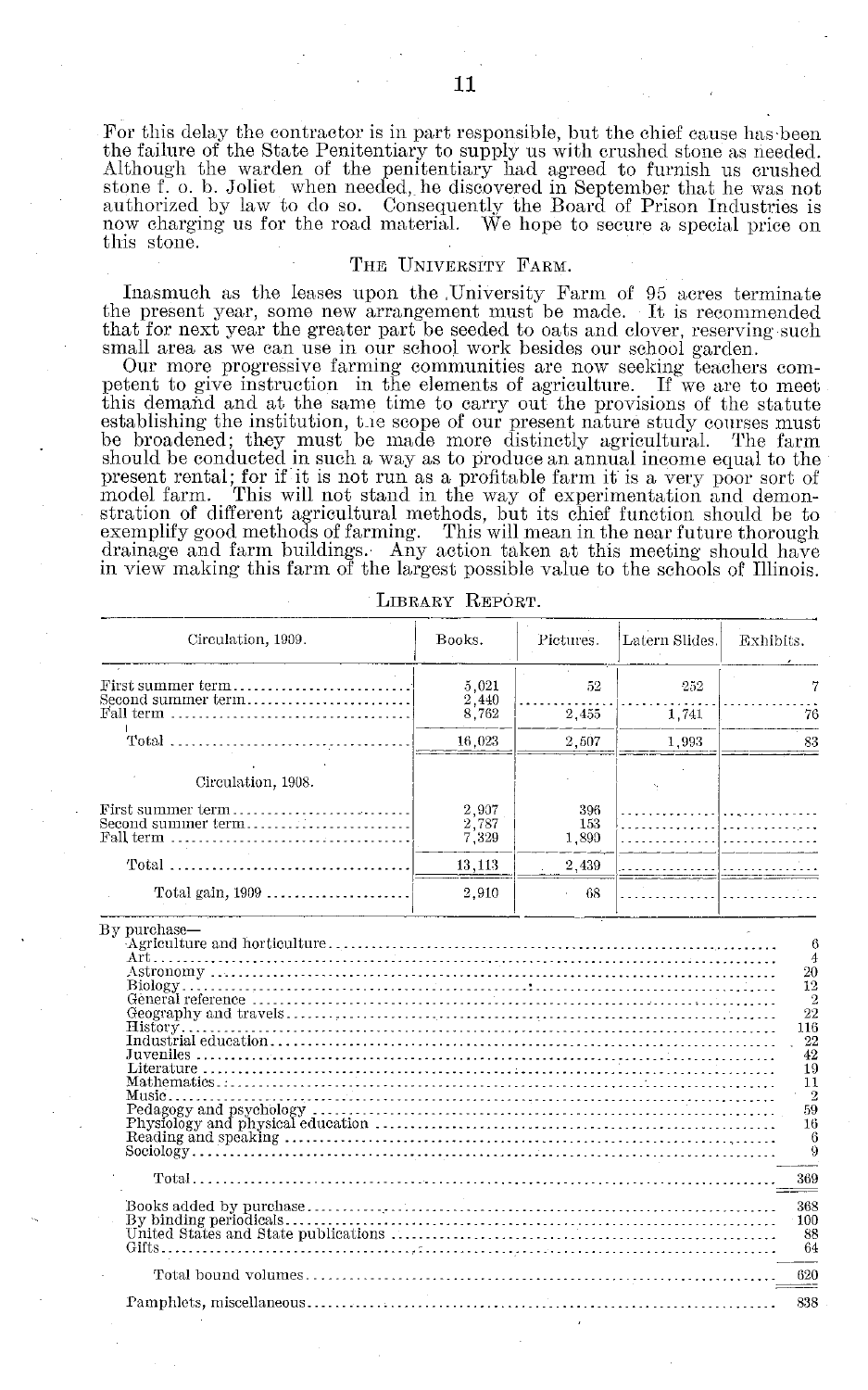#### LIBRARY STAFF.

Miss Webb meets her duties with a spirit and efficiency equal to the best

of her predecessors, and with health and strength to be relied upon. We have some good student assistants, although that sort of help is, as always, hampered by its limitations. The divisions of the library day between several persons, the necessity of teaching and correcting the mistakes of each one and the further necessity of losing them so soon after they become really helpful, all interfere with the usefulness of even the best student assistants.

The library staff as a whole is greatly improved, and yet it is not equal to taking care of all the valuable library resources that are rapidly accumulating,

and making them all immediately available. Part of the difficulty is caused by crowded conditions. It is a question Part of the difficulty is caused by crowded conditions. It is a question which is the more serious, the lack of space or the pressure of many duties demanding more immediate time and attention than are to be had.

#### FINANCES,

We are now required to pay \$90 per month for student assistants. It is not practicable to put their names on the payroll. May not an addition of \$400 be made to the library fund to pay for such assistance?

#### THE BUDGET.

Probable receipts, general fund, before July 1, 1910.

|               | \$10,694 57<br>44.746 78<br>400 00<br>4,000 00                                                                            | \$59.841 35 |
|---------------|---------------------------------------------------------------------------------------------------------------------------|-------------|
| EXPENDITURES. |                                                                                                                           |             |
|               | \$7,000 00<br>250 00<br>40,000 00<br>1.770 00<br>1.200 00<br>150 00<br>1.000 00<br>1,700 00<br>700 00<br>850 00<br>400 00 | 55.220 00   |
|               |                                                                                                                           | \$4,821 35  |
|               |                                                                                                                           |             |

A considerable balance should be on hand July 1, 1910 to anticipate the extraordinary expenses of the summer school. It will be noted that our receipts from term fees and tuition have doubled in five years.<br>Respectfully submitted,

DAVID FELMLEY.

The report was received and the various recommendations were referred to the appropriate committees.

#### TREASURER'S REPORT.

Mr. F. D. Marquis, treasurer of the Board, presented the following report, which was referred to the Committee an Auditing and Finance:

*To the Board of Education of the State of Illinois:*

MR. PRESIDENT AND MEMBERS OF THE BOARD-The last report of your treasurer, May 29, 1909, showed a balance on hand of \$31,369.26.

The receipts since have been: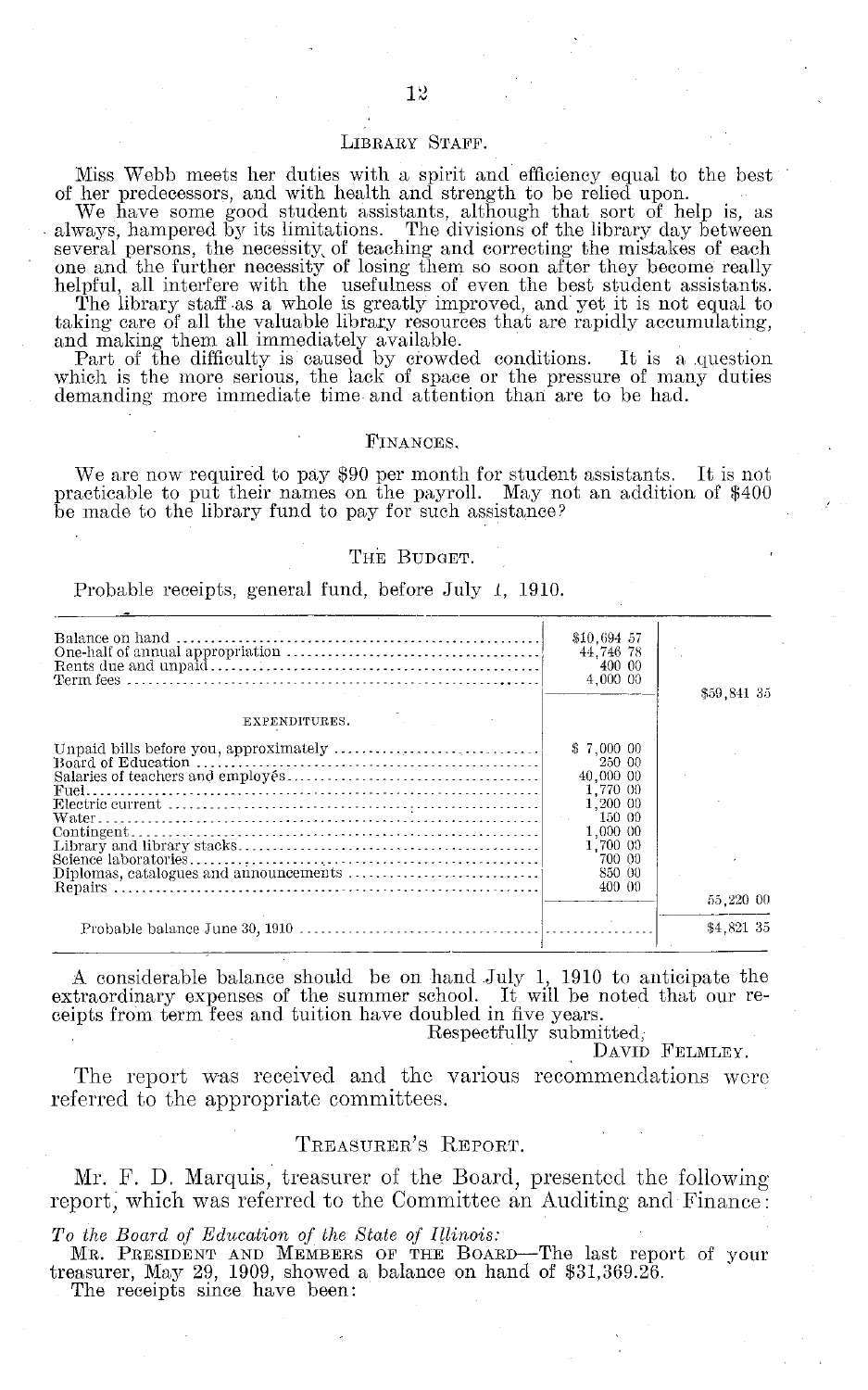From the State Treasurer -..... '...-. .....-...--.-.-. .... ...... . .....------- \$65,746 78 From tuition and term fees .<br>From land rent . . . . . . . . . . . . . . .  $\rm From\,\,interest$  . From petty sales. Total .... -.. -... ....- *.....................-............ ....................-* - *-........* 870,511 59 The disbursements, \$82,884.39, is shown by 120 vouchers which are returned

herewith, together with a statement of account in detail. The amount on hand at this time is \$18,996.46<br>Respectfully submitted

Respectfully submitted,<br>F. D. MARQUIS,

*Treasurer.*

*F. D. Marquis, Treasurer, in account with the Board of Education of the State of Illinois.*

|              |    | Dr.              |                           |              |
|--------------|----|------------------|---------------------------|--------------|
| 1909         |    |                  |                           |              |
| May          |    |                  |                           | \$31,369 26  |
| July         | 14 |                  | \$11.000 00               |              |
|              | 16 |                  | $\frac{1,289}{22,373}$ 39 |              |
|              | 17 |                  |                           |              |
|              | 29 |                  | 1,307 00                  |              |
| Sept.        | 9  |                  | 311 50                    |              |
|              | 28 |                  | 120 23                    |              |
|              | 30 |                  | $2\,24$                   |              |
| Oct.         | 15 |                  | 22,373 39                 |              |
|              | 18 |                  | 10,000 00                 |              |
| Dec.         | 16 |                  | 1,587 00                  |              |
|              | 16 |                  | 147 84                    |              |
|              |    |                  |                           | 70,511 59    |
|              |    |                  |                           |              |
|              |    |                  |                           | \$101,880 85 |
| 1909         |    |                  |                           |              |
|              |    |                  |                           | \$18,996 46  |
| Dec.         |    |                  |                           |              |
|              |    |                  |                           |              |
|              |    | Cr. by Vouchers. |                           |              |
| No.          |    |                  |                           |              |
| 3578         |    |                  | \$<br>297 32              |              |
| 3635         |    |                  | 21 85                     |              |
| 3638         |    |                  | 500 00                    |              |
| 3647         |    |                  | 10.442 03                 |              |
| 3648         |    |                  | 500 00                    |              |
| 3649         |    |                  | 811 32                    |              |
| 3652         |    |                  | 250 00                    |              |
| 3653         |    |                  | 654 80                    |              |
| 3654         |    |                  | 11 50                     |              |
| 3655         |    |                  | 27 60                     |              |
| 3656         |    |                  | 7 00                      |              |
| 3657         |    |                  | 11 15                     |              |
| 3658         |    |                  | 8 50                      |              |
| 3659         |    |                  | 450                       |              |
| 3660         |    |                  | 8 50                      |              |
| 3661         |    |                  | 10 00                     |              |
| 3662         |    |                  | 33 60                     |              |
| 3663         |    |                  | 100 00                    |              |
| 3664         |    |                  | 5.810 40                  |              |
| 3665         |    |                  | 16 00                     |              |
| 3666         |    |                  | 113 30                    |              |
| 3667         |    |                  | 40 80                     |              |
| 3668         |    |                  | 56 40                     |              |
| 3669         |    |                  | 38 10                     |              |
| 3670         |    |                  | 56 44                     |              |
| 3671         |    |                  | 29 90                     |              |
| 3672         |    |                  | 70 04                     |              |
| 3673         |    |                  | 22 45                     |              |
| 3674         |    |                  | 59 30                     |              |
|              |    |                  | 75 00                     |              |
| 3675<br>3676 |    |                  | 96 37                     |              |
|              |    |                  | 704 96                    |              |
| 3677         |    |                  | 120 00                    |              |
| 3678         |    |                  | 276 77                    |              |
| 3679         |    |                  | 59.57                     |              |
| 3680         |    |                  | 17 00                     |              |
| 3681         |    |                  | 184 77                    |              |
| 3682         |    |                  | 20 12                     |              |
| 3684         |    |                  | 79 61                     |              |
| 3685         |    |                  |                           |              |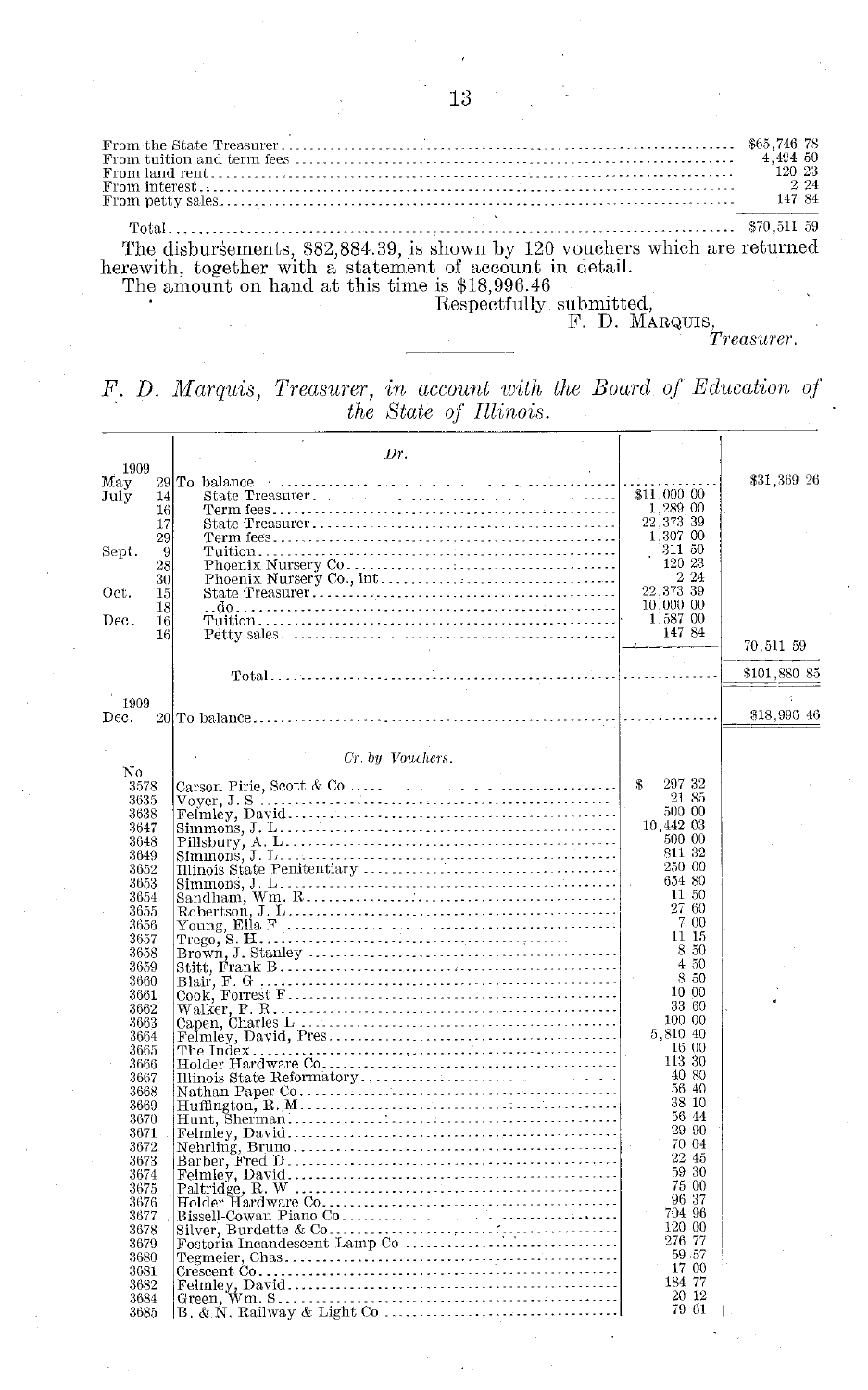*Treasurer in Account with Board of Education*—Continued.

|              | Cr. by Vouchers.                                                                                                                                                                                                              |                                                                               |
|--------------|-------------------------------------------------------------------------------------------------------------------------------------------------------------------------------------------------------------------------------|-------------------------------------------------------------------------------|
| No.<br>3686  |                                                                                                                                                                                                                               | \$<br>60 00                                                                   |
| 3687         |                                                                                                                                                                                                                               | 319 40                                                                        |
| 3688         |                                                                                                                                                                                                                               | 479 95<br>632 00                                                              |
| 3689<br>3690 |                                                                                                                                                                                                                               | 1,198 39                                                                      |
| 3691         |                                                                                                                                                                                                                               | 182 00                                                                        |
| 3692<br>3693 |                                                                                                                                                                                                                               | 465 00<br>1,107<br>86                                                         |
| 3694         |                                                                                                                                                                                                                               | 399 25                                                                        |
| 3695         |                                                                                                                                                                                                                               | 500 00                                                                        |
| 3696<br>3697 |                                                                                                                                                                                                                               | 1,000 00<br>400 00                                                            |
| 3698         |                                                                                                                                                                                                                               | 300 00                                                                        |
| 3699         |                                                                                                                                                                                                                               | 1,384 18                                                                      |
| 3701<br>3702 |                                                                                                                                                                                                                               | 1,035 00                                                                      |
| 3703         |                                                                                                                                                                                                                               | 3,815 00<br>4,870 00                                                          |
| 3704         |                                                                                                                                                                                                                               | 969 50                                                                        |
| 3705<br>3706 |                                                                                                                                                                                                                               | 38 60<br>60 65                                                                |
| 3707         |                                                                                                                                                                                                                               | 82 00                                                                         |
| 3708         |                                                                                                                                                                                                                               | 54 73                                                                         |
| 3709<br>3710 |                                                                                                                                                                                                                               | 533 97<br>68 29                                                               |
| 3711         |                                                                                                                                                                                                                               |                                                                               |
| 3712         |                                                                                                                                                                                                                               | $\frac{1}{4}, \frac{927}{745} \frac{05}{10}$<br>$\frac{4}{20} \frac{745}{00}$ |
| 3713<br>3714 |                                                                                                                                                                                                                               | 48 17                                                                         |
| 3715         |                                                                                                                                                                                                                               | $29\text{--}15$                                                               |
| 3716         |                                                                                                                                                                                                                               | 104 38                                                                        |
| 3717<br>3718 |                                                                                                                                                                                                                               | 70 00<br>25 00                                                                |
| 3719         |                                                                                                                                                                                                                               | 17 50                                                                         |
| 3720<br>3721 |                                                                                                                                                                                                                               | 25 00<br>56 25                                                                |
| 3722         |                                                                                                                                                                                                                               | 44 33                                                                         |
| 3723         |                                                                                                                                                                                                                               | 2600                                                                          |
| 3724<br>3725 |                                                                                                                                                                                                                               | 13 50<br>75<br>7                                                              |
| 3726         |                                                                                                                                                                                                                               | 2,127 86                                                                      |
| 3727         |                                                                                                                                                                                                                               | 305 56                                                                        |
| 3728<br>3729 |                                                                                                                                                                                                                               | 93 74                                                                         |
| 3730         |                                                                                                                                                                                                                               | $\begin{array}{c} 6,555 & 09 \\ 1,732 & 00 \end{array}$                       |
| 3731         |                                                                                                                                                                                                                               | 32 00                                                                         |
| 3732<br>3733 |                                                                                                                                                                                                                               | 148 49<br>19 13                                                               |
| 3734         |                                                                                                                                                                                                                               | 160 00                                                                        |
| 3735         |                                                                                                                                                                                                                               | 138 80                                                                        |
| 3736<br>3737 |                                                                                                                                                                                                                               | 21 00<br>1,193 00                                                             |
| 3738         |                                                                                                                                                                                                                               | 500 00                                                                        |
| 3739         |                                                                                                                                                                                                                               | 108 52<br>108 80                                                              |
| 3740<br>3741 |                                                                                                                                                                                                                               | 48 33                                                                         |
| 3742         |                                                                                                                                                                                                                               | $\begin{array}{c} 92 \ 79 \\ 189 \ 39 \end{array}$                            |
| 3743         |                                                                                                                                                                                                                               | 61 52                                                                         |
| 3744<br>3745 |                                                                                                                                                                                                                               | 60 64                                                                         |
| 3746         |                                                                                                                                                                                                                               | 46 40                                                                         |
| 3747<br>3748 |                                                                                                                                                                                                                               | 6,592 92<br>27410                                                             |
| 3750         |                                                                                                                                                                                                                               | 10 50                                                                         |
| 3751         |                                                                                                                                                                                                                               | 35<br>52                                                                      |
| 3752<br>3753 |                                                                                                                                                                                                                               | 39 90<br>48 71                                                                |
| 3754         |                                                                                                                                                                                                                               | 62 00                                                                         |
| 3755         |                                                                                                                                                                                                                               | 246 77                                                                        |
| 3757<br>3758 |                                                                                                                                                                                                                               | 50 05<br>22 55                                                                |
| 3759         |                                                                                                                                                                                                                               | 61<br>75                                                                      |
| 3760         |                                                                                                                                                                                                                               | 156 96                                                                        |
| 3761<br>3762 |                                                                                                                                                                                                                               | 30<br>00<br>18<br>73                                                          |
| 3763         | Orr & Locket Hardware Communication College Theory (Poles, W. C. & Communication (Poles, W. Right Communication (B) and Hindus State Penitentity (Union Gas & Electric Communication (Communication (Communication Communicat | 110 65                                                                        |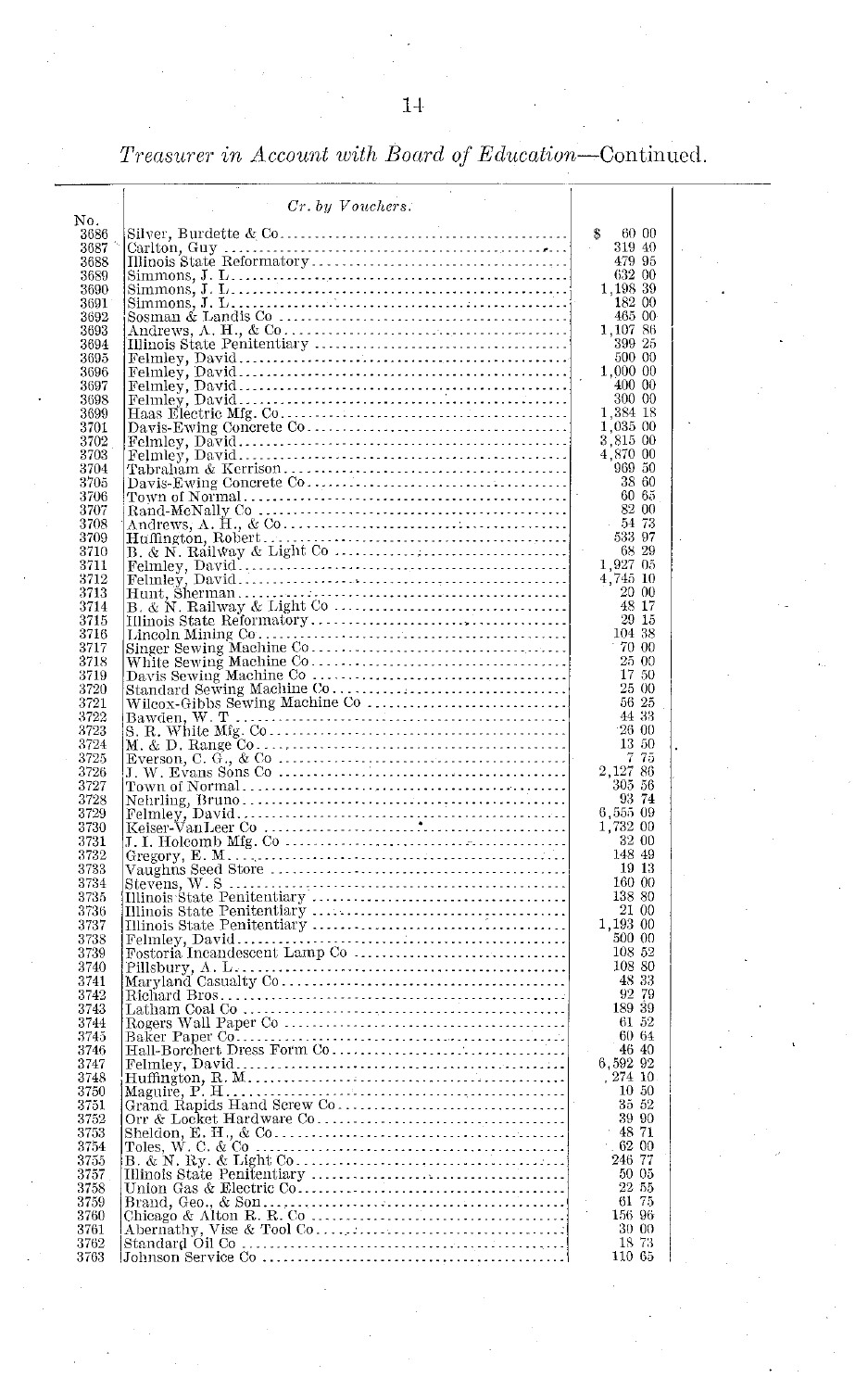|                                                     | $Cr.$ by $Vouchers.$ |                                                               |                                          |
|-----------------------------------------------------|----------------------|---------------------------------------------------------------|------------------------------------------|
| No.<br>3764<br>3683<br>3765<br>3767<br>3768<br>3769 |                      | \$6,635 83<br>4.870 00<br>89 40<br>151-33<br>231 00<br>640 74 | 882, 884 39<br>18.996 46<br>\$101,880 85 |

President Felmley presented the four following reports: (1) Account with the contigent fund; (2) account with the library fund (3) account with the science (biological, physical, and geographical) fund; (4) account with the household science fund, which were received and on motion referred to the Committee on Auditing and Finance:

#### ILLINOIS STATE NORMAL UNIVERSITY.

*David Felmley, President, in account with the Contingent Fund:*

|             | RECEIPTS.                                                                                                                                                                                                                                                                                                                                                                                                                                                     |         |            |
|-------------|---------------------------------------------------------------------------------------------------------------------------------------------------------------------------------------------------------------------------------------------------------------------------------------------------------------------------------------------------------------------------------------------------------------------------------------------------------------|---------|------------|
| 1909        |                                                                                                                                                                                                                                                                                                                                                                                                                                                               |         |            |
| June        |                                                                                                                                                                                                                                                                                                                                                                                                                                                               | 8244 49 |            |
| July        | $2$ From Treasurer, I. S. N. U.                                                                                                                                                                                                                                                                                                                                                                                                                               | 500 00  |            |
| Oet.        |                                                                                                                                                                                                                                                                                                                                                                                                                                                               | 500 09  |            |
|             |                                                                                                                                                                                                                                                                                                                                                                                                                                                               |         | \$1,244 49 |
|             |                                                                                                                                                                                                                                                                                                                                                                                                                                                               |         |            |
|             | EXPENDITURES.                                                                                                                                                                                                                                                                                                                                                                                                                                                 |         |            |
| Vouchers.   |                                                                                                                                                                                                                                                                                                                                                                                                                                                               |         |            |
| 1           |                                                                                                                                                                                                                                                                                                                                                                                                                                                               |         |            |
| $\,2\,$     |                                                                                                                                                                                                                                                                                                                                                                                                                                                               |         |            |
| 3           |                                                                                                                                                                                                                                                                                                                                                                                                                                                               |         |            |
| 4           |                                                                                                                                                                                                                                                                                                                                                                                                                                                               |         |            |
| 5           |                                                                                                                                                                                                                                                                                                                                                                                                                                                               |         |            |
| 6           |                                                                                                                                                                                                                                                                                                                                                                                                                                                               |         |            |
| 7           |                                                                                                                                                                                                                                                                                                                                                                                                                                                               |         |            |
| 8           |                                                                                                                                                                                                                                                                                                                                                                                                                                                               |         |            |
| 9<br>$10\,$ |                                                                                                                                                                                                                                                                                                                                                                                                                                                               |         |            |
| 11          |                                                                                                                                                                                                                                                                                                                                                                                                                                                               |         |            |
| 12          |                                                                                                                                                                                                                                                                                                                                                                                                                                                               |         |            |
| 13          |                                                                                                                                                                                                                                                                                                                                                                                                                                                               |         |            |
| 14          |                                                                                                                                                                                                                                                                                                                                                                                                                                                               |         |            |
| 15          |                                                                                                                                                                                                                                                                                                                                                                                                                                                               |         |            |
| 16          |                                                                                                                                                                                                                                                                                                                                                                                                                                                               |         |            |
| 17          |                                                                                                                                                                                                                                                                                                                                                                                                                                                               |         |            |
| 18          |                                                                                                                                                                                                                                                                                                                                                                                                                                                               |         |            |
| 19          |                                                                                                                                                                                                                                                                                                                                                                                                                                                               |         |            |
| 20          |                                                                                                                                                                                                                                                                                                                                                                                                                                                               |         |            |
| 21          |                                                                                                                                                                                                                                                                                                                                                                                                                                                               |         |            |
| 22          |                                                                                                                                                                                                                                                                                                                                                                                                                                                               |         |            |
| 23          |                                                                                                                                                                                                                                                                                                                                                                                                                                                               |         |            |
| 24          |                                                                                                                                                                                                                                                                                                                                                                                                                                                               |         |            |
| 25          |                                                                                                                                                                                                                                                                                                                                                                                                                                                               |         |            |
| 26          |                                                                                                                                                                                                                                                                                                                                                                                                                                                               |         |            |
| 27<br>28    |                                                                                                                                                                                                                                                                                                                                                                                                                                                               |         |            |
| 29          |                                                                                                                                                                                                                                                                                                                                                                                                                                                               |         |            |
| 30          |                                                                                                                                                                                                                                                                                                                                                                                                                                                               |         |            |
| 31          |                                                                                                                                                                                                                                                                                                                                                                                                                                                               |         |            |
| 32          |                                                                                                                                                                                                                                                                                                                                                                                                                                                               |         |            |
| 33          |                                                                                                                                                                                                                                                                                                                                                                                                                                                               |         |            |
| 34          |                                                                                                                                                                                                                                                                                                                                                                                                                                                               |         |            |
| 35          |                                                                                                                                                                                                                                                                                                                                                                                                                                                               |         |            |
| 36          |                                                                                                                                                                                                                                                                                                                                                                                                                                                               |         |            |
| 37          |                                                                                                                                                                                                                                                                                                                                                                                                                                                               |         |            |
| 38          |                                                                                                                                                                                                                                                                                                                                                                                                                                                               |         |            |
| $39 \t $    |                                                                                                                                                                                                                                                                                                                                                                                                                                                               |         |            |
| 40          | $[{\it Evra I. Howard, planist, khndergarten. 31100\nCharle's A. Benedth, Glaustions ddres\nBertine Hurf, plano playing.\nA metric, deduce, plane bylug, 2300\nA metric's data of a Vibto, 1400\nA metric's data of a Vibto, 1400\nA particle's phase by a set pastion\nAn interval\nthe same\nRend's Witten, back and also y look.\nQuaker City Rubble Oo, sketch paper.\nQuaker Gill, Rithbe to, 1600\nQuaker Gill, 3110\nQuaker Gill, 3200\nQuater's L, 3$ |         |            |
| 41          |                                                                                                                                                                                                                                                                                                                                                                                                                                                               |         |            |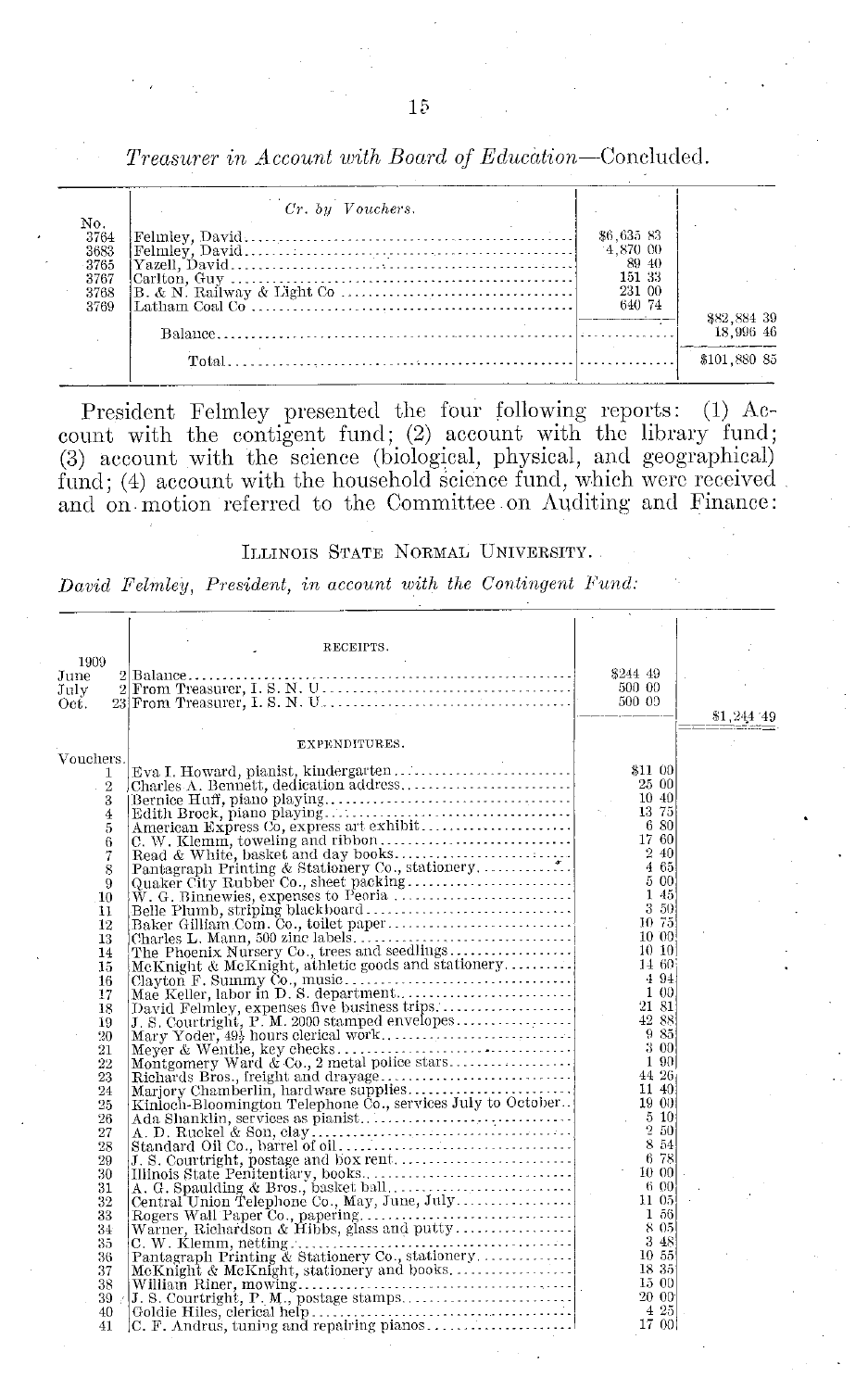## Contingent *Fund-Concluded.*

|            | $EXPENDITURES-Concluded.$                                                                                                                                                                                                                 |                                                       |                     |
|------------|-------------------------------------------------------------------------------------------------------------------------------------------------------------------------------------------------------------------------------------------|-------------------------------------------------------|---------------------|
| Vouchers.  |                                                                                                                                                                                                                                           |                                                       |                     |
| 42         |                                                                                                                                                                                                                                           | \$29 05                                               |                     |
| 43         |                                                                                                                                                                                                                                           | 7<br>-50                                              |                     |
| 44<br>45   |                                                                                                                                                                                                                                           | 2 3 8                                                 |                     |
| 46         |                                                                                                                                                                                                                                           | 21 30<br>8 00                                         |                     |
| 47         |                                                                                                                                                                                                                                           | 160                                                   |                     |
| 48         |                                                                                                                                                                                                                                           | 10 00                                                 |                     |
| 49         |                                                                                                                                                                                                                                           | 9 00                                                  |                     |
| 50         |                                                                                                                                                                                                                                           | 12 90                                                 |                     |
| 51<br>52   |                                                                                                                                                                                                                                           | $\begin{array}{cc} 6 & 25 \\ 7 & 50 \end{array}$      |                     |
| 53         |                                                                                                                                                                                                                                           | 11 60                                                 |                     |
| 54         |                                                                                                                                                                                                                                           | $5\,$ $00$                                            |                     |
| 55         |                                                                                                                                                                                                                                           | 6 11                                                  |                     |
| 56         |                                                                                                                                                                                                                                           | 11 50                                                 |                     |
| 57         |                                                                                                                                                                                                                                           | 10 50                                                 |                     |
| 58<br>59   |                                                                                                                                                                                                                                           | 12 13                                                 |                     |
| 60         |                                                                                                                                                                                                                                           | 6 20<br>3 59                                          |                     |
| 61         |                                                                                                                                                                                                                                           | 9 00                                                  |                     |
| 62         |                                                                                                                                                                                                                                           | 56 13                                                 |                     |
| 63         |                                                                                                                                                                                                                                           | 6 25                                                  |                     |
| 64         |                                                                                                                                                                                                                                           | $\frac{8}{3}$<br>00                                   |                     |
| 65         |                                                                                                                                                                                                                                           | 3 70                                                  |                     |
| 66<br>67   |                                                                                                                                                                                                                                           | 26 68                                                 |                     |
| 68         |                                                                                                                                                                                                                                           | 19 00                                                 |                     |
| 69         |                                                                                                                                                                                                                                           | $\begin{array}{cc} 8 & 50 \\ 7 & 50 \end{array}$      |                     |
| 70         | (Quaker City Rubber Co., supplies<br>Montgomery Ward & Co., supplies<br>Montgomery Ward & Co., wading boots.<br>Montgomery Ward & Co., wading boots.<br>C. W. Harlan, expenses guaranteed.<br>B. L. Hooker, labor on building.<br>America |                                                       |                     |
|            | from account                                                                                                                                                                                                                              | 968                                                   |                     |
| 71         |                                                                                                                                                                                                                                           | 33 36                                                 |                     |
| 72<br>73   |                                                                                                                                                                                                                                           | 11 00                                                 |                     |
| 74         |                                                                                                                                                                                                                                           | 150<br>3 40                                           |                     |
| 75         |                                                                                                                                                                                                                                           | 1000                                                  |                     |
| 76         |                                                                                                                                                                                                                                           | 12 00                                                 |                     |
| 77         |                                                                                                                                                                                                                                           | 4.50                                                  |                     |
| 78         |                                                                                                                                                                                                                                           | 16 50                                                 |                     |
| 79<br>80   |                                                                                                                                                                                                                                           | 5 50                                                  |                     |
| 81         |                                                                                                                                                                                                                                           | 1<br>-97<br>4 26                                      |                     |
| 82         |                                                                                                                                                                                                                                           | 7 60                                                  |                     |
| 83         |                                                                                                                                                                                                                                           | 500                                                   |                     |
| 84         |                                                                                                                                                                                                                                           | 1 80                                                  |                     |
| 85         |                                                                                                                                                                                                                                           | 412                                                   |                     |
| 86<br>87   |                                                                                                                                                                                                                                           | 21 50                                                 |                     |
| 88         |                                                                                                                                                                                                                                           | $\overline{2}$<br>25<br>960                           |                     |
| 89         |                                                                                                                                                                                                                                           | $\,2\,$<br>25                                         |                     |
| 90         |                                                                                                                                                                                                                                           | 100                                                   |                     |
| 91         |                                                                                                                                                                                                                                           | 6 51                                                  |                     |
| 92         |                                                                                                                                                                                                                                           | 77                                                    |                     |
| 93<br>94   |                                                                                                                                                                                                                                           | 200                                                   |                     |
| 95         |                                                                                                                                                                                                                                           | 545                                                   |                     |
| 96         |                                                                                                                                                                                                                                           | 17 15<br>31 86                                        |                     |
| 97         |                                                                                                                                                                                                                                           | 150                                                   |                     |
| 98         |                                                                                                                                                                                                                                           | 29 77                                                 |                     |
| 99         |                                                                                                                                                                                                                                           | 450                                                   |                     |
| 100        |                                                                                                                                                                                                                                           | 12 00                                                 |                     |
| 101<br>102 |                                                                                                                                                                                                                                           | 15 00                                                 |                     |
| 103        |                                                                                                                                                                                                                                           | 3 45<br>600                                           |                     |
| 104        |                                                                                                                                                                                                                                           | 13 87                                                 |                     |
| 105        |                                                                                                                                                                                                                                           | 3 00                                                  |                     |
| 106        |                                                                                                                                                                                                                                           | 28 80                                                 |                     |
| 107        |                                                                                                                                                                                                                                           | 17 10                                                 |                     |
| 108<br>109 |                                                                                                                                                                                                                                           | $\begin{array}{c} 13 \ \ 75 \\ 10 \ \ 23 \end{array}$ |                     |
|            |                                                                                                                                                                                                                                           |                                                       |                     |
|            | Balance on hand                                                                                                                                                                                                                           |                                                       | \$1,163 61<br>80 88 |
|            |                                                                                                                                                                                                                                           |                                                       |                     |
|            | $Total$                                                                                                                                                                                                                                   |                                                       | \$1,244 49          |
|            |                                                                                                                                                                                                                                           |                                                       |                     |

The sum of \$1,000 is requested for the next six months.<br>DAVID FELMLEY,<br>*President.*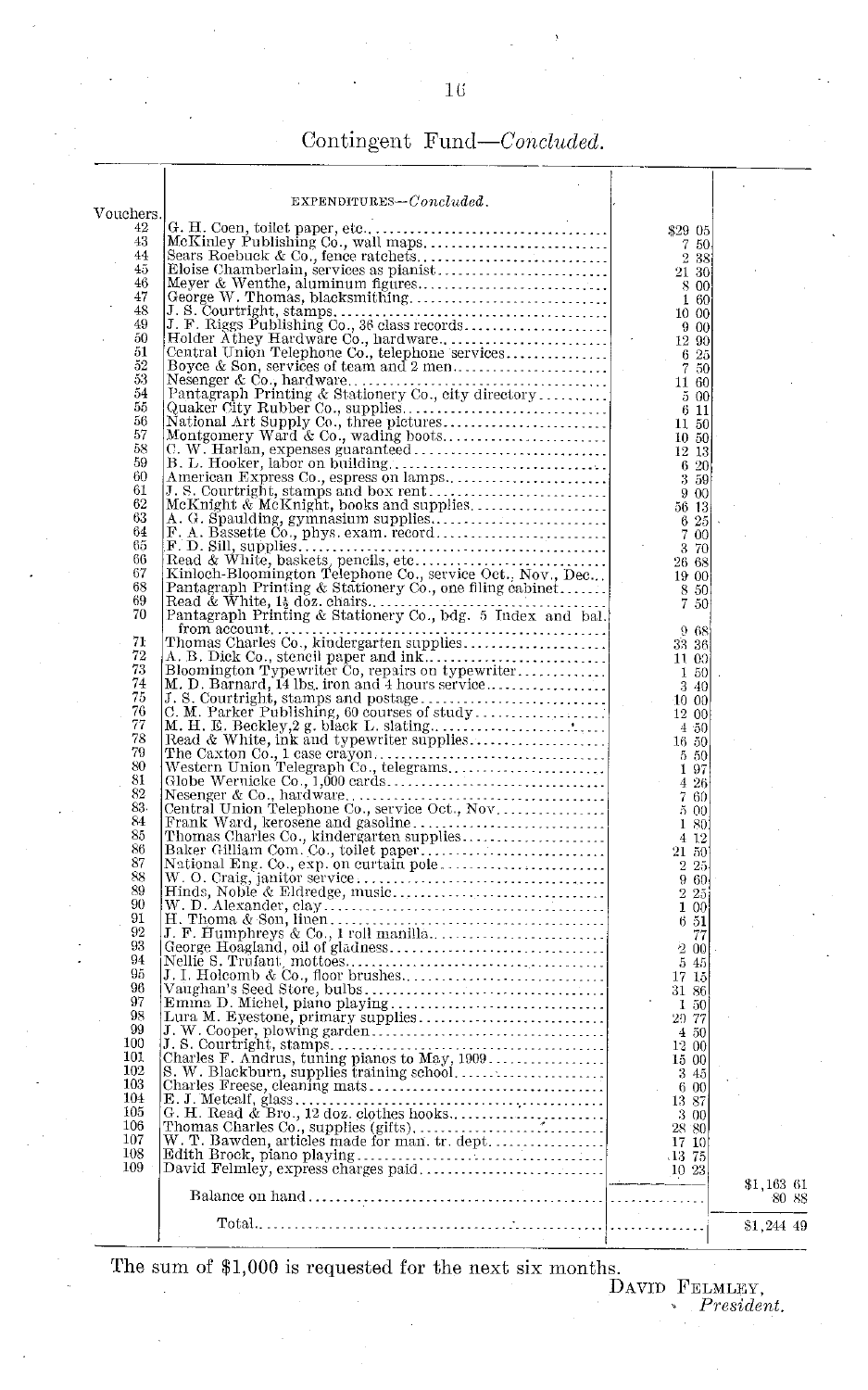#### ILLINOIS STATE NORMAL UNIVERSITY.

*David Felmley, President, in account with the Library Fund:*

| 1909           | RECEIPTS.                                                                                                                                                                                                                      |                          |            |       |
|----------------|--------------------------------------------------------------------------------------------------------------------------------------------------------------------------------------------------------------------------------|--------------------------|------------|-------|
| June<br>July   | 2<br>Balance on hand<br>$2\sqrt{ }$<br>Received from treasurer of I. S. N. U.                                                                                                                                                  | \$<br>-61-73<br>1,000 00 | \$1,061 73 |       |
| Vouchers       | EXPENDITURES.                                                                                                                                                                                                                  |                          |            |       |
| 1              |                                                                                                                                                                                                                                | ቌ 70 45                  |            |       |
| $\overline{2}$ |                                                                                                                                                                                                                                | 2 00                     |            |       |
| 3              |                                                                                                                                                                                                                                | 1 50                     |            |       |
| $\frac{4}{5}$  |                                                                                                                                                                                                                                | 600<br>31 57             |            |       |
| 6              |                                                                                                                                                                                                                                | 2 50                     |            |       |
| $\overline{7}$ |                                                                                                                                                                                                                                | 3 00                     |            |       |
| 8<br>9         |                                                                                                                                                                                                                                | 620                      |            |       |
| 10             |                                                                                                                                                                                                                                | 29 65<br>15 60           |            |       |
| 11             |                                                                                                                                                                                                                                | 4 50                     |            |       |
| 12             |                                                                                                                                                                                                                                | 4 50                     |            |       |
| 13<br>14       |                                                                                                                                                                                                                                | 985                      |            |       |
| 15             |                                                                                                                                                                                                                                | 10 00<br>151 21          |            |       |
| 16             |                                                                                                                                                                                                                                | 5 55                     |            |       |
| 17             |                                                                                                                                                                                                                                | 6 99                     |            |       |
| 18<br>19       |                                                                                                                                                                                                                                | 7 67<br>8 50             |            |       |
| 20             |                                                                                                                                                                                                                                | 162                      |            |       |
| 21             |                                                                                                                                                                                                                                | 5.80                     |            |       |
| 22<br>23       | Feachers Concept, a maintenance and the contract of the Pathers Partial Planck Partial Partial Partial Partial Partial Partial Partial Partial Partial Partial Partial Partial Partial Partial Partial Partial Partial Partial | 2 78                     |            |       |
| 24             |                                                                                                                                                                                                                                | $9 - 90$<br>$19 - 00$    |            |       |
| 25             |                                                                                                                                                                                                                                | 4 23                     |            |       |
| 26             |                                                                                                                                                                                                                                | 25 00                    |            |       |
| 27<br>28       |                                                                                                                                                                                                                                | 145 61                   |            |       |
| 29             |                                                                                                                                                                                                                                | 2 00<br>$2\hskip 4pt 10$ |            |       |
| 30             |                                                                                                                                                                                                                                | 728                      |            |       |
| 31             |                                                                                                                                                                                                                                | 127 85                   |            |       |
| 32<br>33       |                                                                                                                                                                                                                                | 25 00<br>15 04           |            |       |
| 34             |                                                                                                                                                                                                                                | 80                       |            |       |
| 35             |                                                                                                                                                                                                                                | 95 25                    |            |       |
| 36<br>37       |                                                                                                                                                                                                                                | 625                      |            |       |
| 38             |                                                                                                                                                                                                                                | 300<br>500               |            |       |
| 39             |                                                                                                                                                                                                                                | 250                      |            |       |
| 40             |                                                                                                                                                                                                                                | 10 31                    |            |       |
| 41             |                                                                                                                                                                                                                                | 1 50                     |            |       |
| 42<br>43       |                                                                                                                                                                                                                                | 12 20<br>6.00            |            |       |
| 44             |                                                                                                                                                                                                                                | 10 80                    |            |       |
| 45             |                                                                                                                                                                                                                                | 97                       |            |       |
| 46<br>47       |                                                                                                                                                                                                                                | 600                      |            |       |
| 48             |                                                                                                                                                                                                                                | 8 50<br>$6\,60$          |            |       |
| 49             |                                                                                                                                                                                                                                | 23 00                    |            |       |
| 50             |                                                                                                                                                                                                                                | 29 75                    |            |       |
| 51<br>52       |                                                                                                                                                                                                                                | 9 00<br>8 10             |            |       |
| 53             |                                                                                                                                                                                                                                | 1 80                     |            |       |
| 54             |                                                                                                                                                                                                                                | 6 05                     |            |       |
| 55             |                                                                                                                                                                                                                                | 125                      |            |       |
| 56<br>57       |                                                                                                                                                                                                                                | 112<br>61 99             |            |       |
| 58             |                                                                                                                                                                                                                                | 50                       |            |       |
| 59<br>60       | A. I. However, Joseph Philip & Stationery<br>(E. & C. Merriam Co., Websters International Dictionary<br>(A. C. MeClurg & Co., 1 vol. Keck's Discipline.<br>Robt. Appleton Co., vol. 6 Cath. Encyclopedia                       | 4 00<br>5 00             |            |       |
|                |                                                                                                                                                                                                                                |                          | \$1,097 69 | 35 96 |
|                |                                                                                                                                                                                                                                |                          |            |       |
|                |                                                                                                                                                                                                                                |                          | \$1,061 73 |       |

The sum of \$1,300 is requested for the next six months, the additional \$300, to pay for the services of student assistants.

DAVID FELMLEY, *President.*

-2 **B** E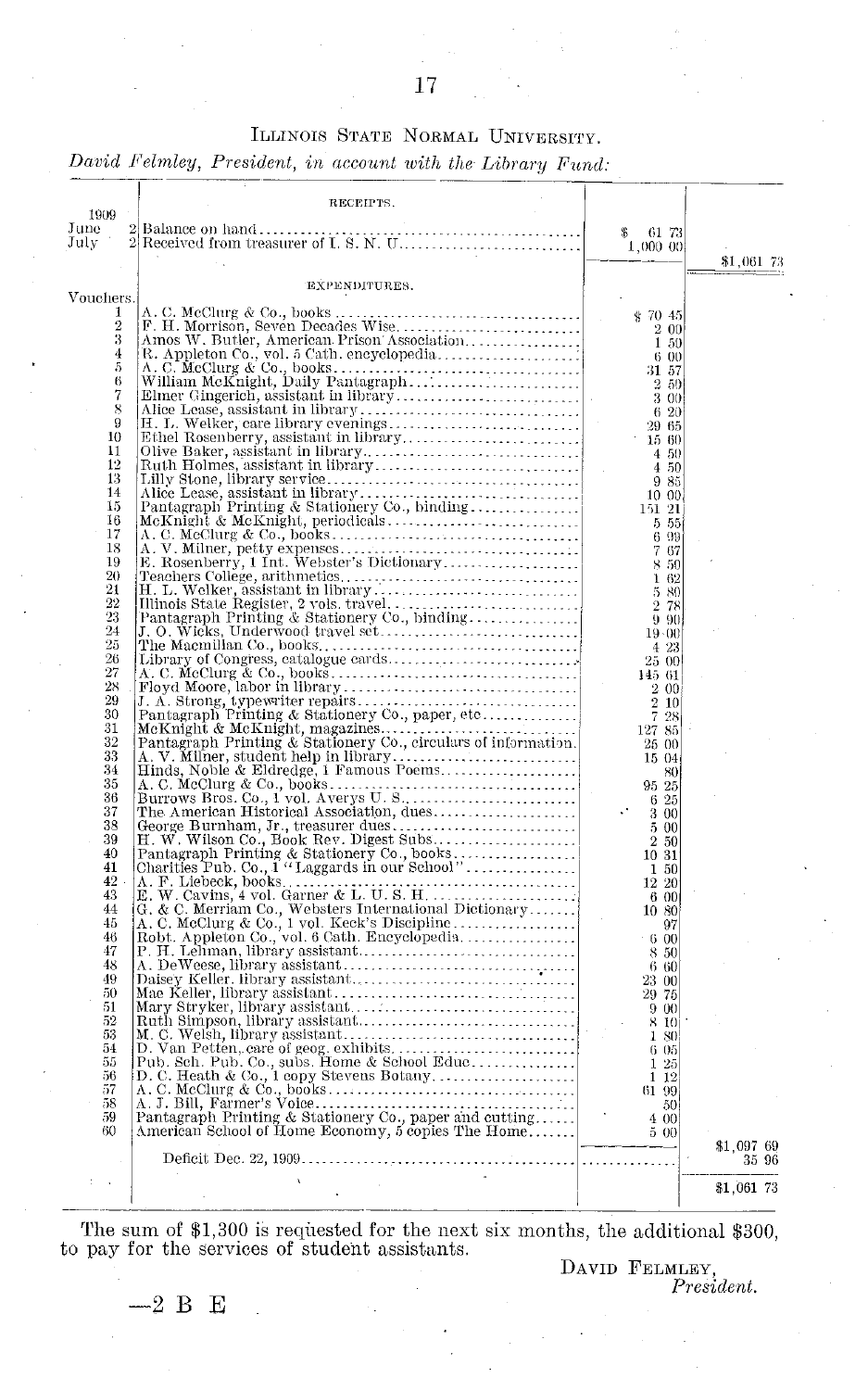## ILLINOIS STATE NORMAL UNIVERSITY.

## *David Felmley, President, in account with the Science Fund:*

### (Biological, Physical, Geographical.)

|                                      | RECEIPTS.                       |                    |          |
|--------------------------------------|---------------------------------|--------------------|----------|
| 1909                                 |                                 | \$379 98           |          |
| June                                 | 2 From Treasurer of I. S. N. U. | 400 00             |          |
| July                                 |                                 |                    | \$779 98 |
|                                      |                                 |                    |          |
|                                      | EXPENDITURES.                   |                    |          |
| Vouchers.                            |                                 | \$1145             |          |
| 1                                    |                                 | $\frac{1}{2}$ 4.77 |          |
| $\overline{2}$                       |                                 | 4 50               |          |
| 3                                    |                                 |                    |          |
| $\overline{4}$<br>$\tilde{\text{o}}$ |                                 |                    |          |
| 6                                    |                                 |                    |          |
| 7                                    |                                 |                    |          |
| 8                                    |                                 |                    |          |
| 9                                    |                                 |                    |          |
| 10                                   |                                 |                    |          |
| 11                                   |                                 |                    |          |
| 12                                   |                                 |                    |          |
| 13                                   |                                 |                    |          |
| 14<br>15                             |                                 |                    |          |
| 16                                   |                                 |                    |          |
| 17                                   |                                 |                    |          |
| 18                                   |                                 |                    |          |
| 19                                   |                                 | 29 00              |          |
| 20                                   |                                 | 14 68<br>18 00     |          |
| 21                                   |                                 |                    |          |
| 22                                   |                                 |                    |          |
| 23<br>24                             |                                 |                    |          |
| 25                                   |                                 |                    |          |
| 26                                   |                                 |                    |          |
| 27                                   |                                 |                    |          |
| 28                                   |                                 |                    |          |
| 29                                   |                                 |                    |          |
| 31                                   |                                 |                    |          |
| 32                                   |                                 |                    | \$769 53 |
|                                      |                                 |                    | 10 45    |
|                                      |                                 |                    | \$779 98 |

The sum of \$500 is requested for the next six months.<br>DAVID FELMLEY,<br>*President.*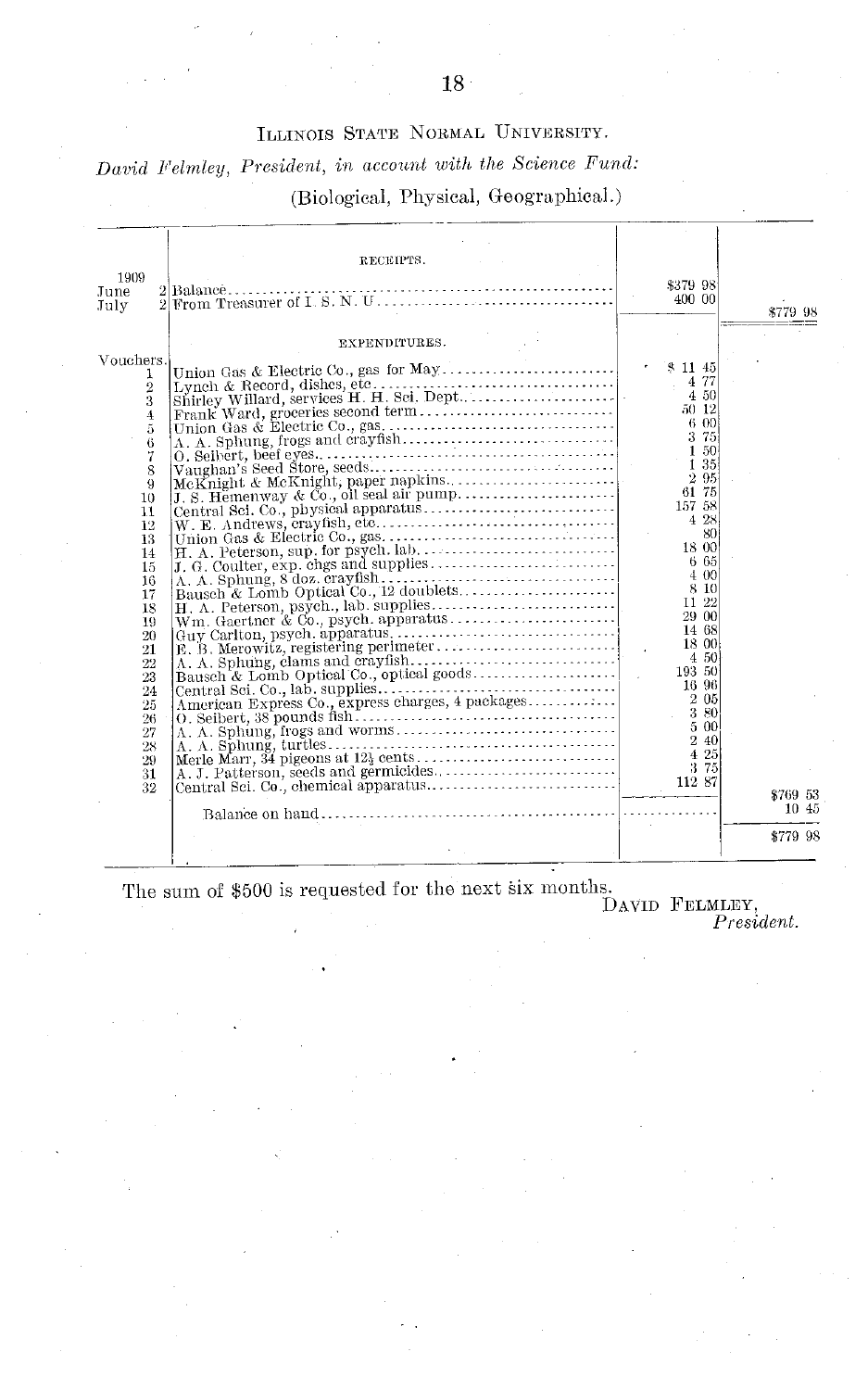#### ILLINOIS STATE NORMAL UNIVERSITY.

David Felmley, President, in account with the Household Science Fund:

|                | RECEIPTS.                          |                   |          |
|----------------|------------------------------------|-------------------|----------|
| 1909           |                                    |                   |          |
| July<br>Dec.   | 2 Received from Treasurer I.S N.U. | \$300 00<br>26 50 |          |
|                |                                    |                   | \$326 50 |
|                | EXPENDITURES.                      |                   |          |
| Vouchers.      |                                    |                   |          |
|                |                                    | \$ 3 60           |          |
| $\frac{1}{2}$  |                                    | 5 70              |          |
| 3              |                                    | 2 90              |          |
| $\frac{4}{5}$  |                                    | 18 17             |          |
|                |                                    | 274               |          |
| 6              | T. N. Sloan, ice.                  | $-1346$           |          |
| $\overline{7}$ |                                    | 4 20              |          |
| 8              |                                    | 1 32              |          |
| 9              |                                    | 16 23             |          |
| 10<br>11       |                                    | 5 69              |          |
| 12             |                                    | 5 29              |          |
| 13             |                                    |                   |          |
| 14             |                                    |                   |          |
| 15             |                                    |                   |          |
|                |                                    |                   | \$317 57 |
|                |                                    |                   | 893      |
|                |                                    |                   | \$326 50 |

An appropriation of \$200 is requested for the next six months.

DAVID FELMLEY.

President.

#### **UNPAID BILLS.**

The following is the list of unpaid bills reported to the board at its meeting December 22, 1909. All the bills were audited and ordered paid:

| 55 25  |  |
|--------|--|
|        |  |
| 87 00  |  |
| 16/20  |  |
| 26 92  |  |
| 30 88  |  |
| 270 00 |  |
| 60 00  |  |
| 28 40  |  |
| 28 10  |  |
|        |  |

#### REPORTS OF STANDING COMMITTEES.

#### AUDITING AND FINANCE COMMITTEE.

The Committee on Auditing and Finance presented the following six reports, upon each of which the roll being called and all members present voting in the affirmative, the recommendations in each of them for the expenditure of money were adopted:

#### To the Board of Education of the State of Illinois:

Your Committee on Auditing and Finance, to whom was referred the report of F. D. Marquis, Treasurer with its 120 accompanying vouchers and showing<br>balance on hand of \$18,996.46, begs leave to report that it has examined the same and finds it correct. It recommends that the report be approved.

J. L. ROBERTSON,<br>W. R. SANDHAM, CHARLES L. CAPEN,

Committee on Auditing and Finance.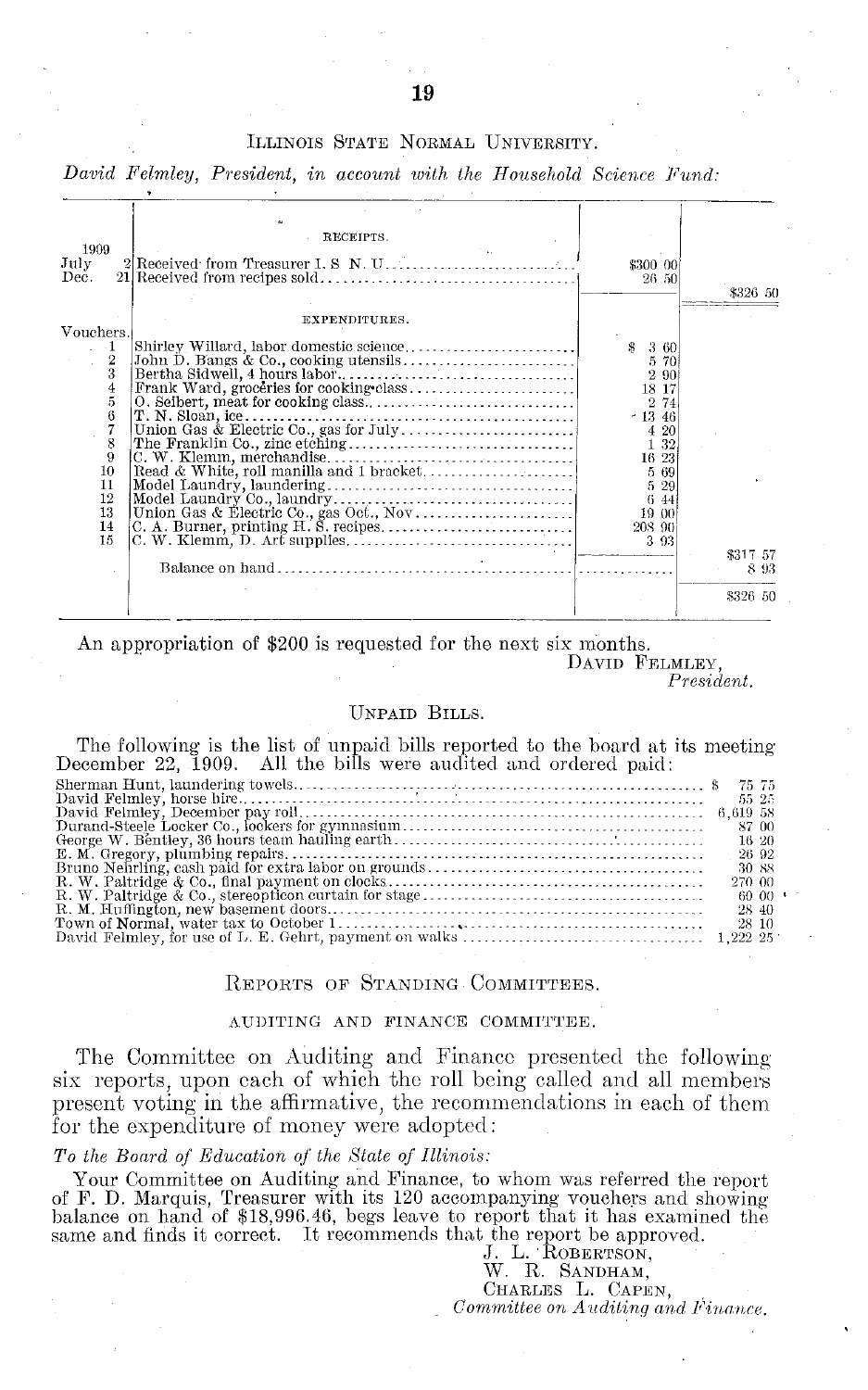#### *To the Board of Education of the State of Illinois:*

Your Committee on Auditing and Finance, to whom was referred the report of David Felmley, in account with the Contingent Fund', with its 109 accompanying vouchers and showing balance on hand of \$80.88, begs leave to report that it has examined the same and finds it correct. It recommends that an appropriation of \$1,000.00 be made to this fund for the ensuing six months.

J. L. ROBERTSON,

#### W. R. SANDHAM, CHARLES L. CAPEN.

#### *Committee on Auditing and Finance.*

#### *To the Board of Education of the State of Illinois:*

Your Committee on Auditing and Finance, to whom was referred the report of David Felmley, President, in account with the Library Fund with its sixty accompanying vouchers and showing deficit of \$35.96, begs leave to report that it has examined the same and finds it correct. It recommends that an appropriation of \$1,300.00 be made to this fund for the ensuing six months.

J. L. ROBERTSON,

W. R. SANDHAM,

CHARLES L. CAPEN.

*Committee on Auditing and Finance.*

#### *To the Board of Education of the State of Illinois:*

Your Committee on Auditing and Finance, to whom was referred the report of David Felmley, in account with the Science Fund, with its thirty-one accompanying vouchers and showing balance on hand of \$10.45, begs leave to report that it has examined the same and finds it correct. It recommends that an appropriation of \$500.00 be made to this fund for the ensuing six months.

J. L. ROBERTSON.

W. R. SANDHAM,

CHARLES L. CAPEN.

*Committee on Auditing and Finance.*

#### *To the Board of Education of the State of Illinois:*

Your Committee on Auditing and Finance, to whom was referred the report of David Felmley, in account with the Household Science Fund, with its fifteen accompanying vouchers, and showing balance on hand of \$8.93, begs leave to report that it has examined the same and finds it correct. It recommends the appropriation of \$200.00 for the ensuing six months.

J. L. ROBERTSON,

W. R. SANDHAM,

CHARLES L. CAPEN.

*Committee on Auditing and Finance.*

#### *To the Board of Education of the State of Illinois:*

Your Committee on Auditing and Finance, to whom was referred the unpaid bills, amounting to \$8,520.33, begs leave to report that it has examined the same and finds them correct. It recommends that they be paid.

J. L. ROBERTSON, W. R. SANDHAM, CHARLES L. CAPEN.

*Committee on Auditing and Finance.*

#### COMMITTEE ON BUILDINGS AND GROUNDS.

Mr. Walker, President of the Board, made the following report: *To the State Board of Education:*

Last June it was made my duty to confer with the authorities of the State University relative to the use of the Normal farm for experimental purposes after December 1, 1909, and to make such recommendations with regard to the same as. I might consider proper at the next meeting of the board.

In accordance with the above I wrote to President Edmund J. James, of the State University, as soon as I received the official report of our meeting sending him at that time the action of the board.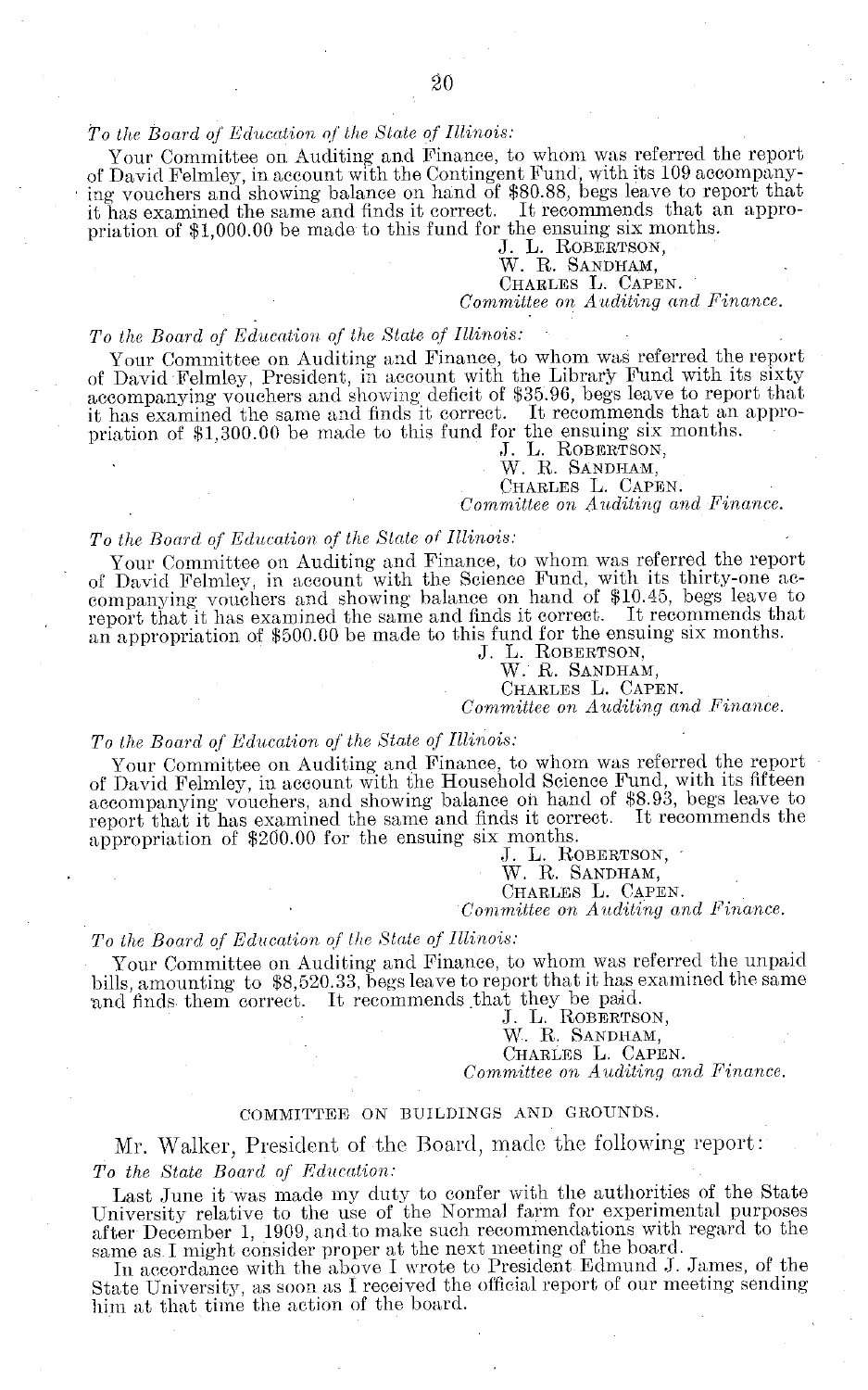On about October 27, I received an answer from Dr. Cyril G. Hopkins, to whom the letter had been referred. I then-made arrangements with him to meet him in his office at Champaign, on November 19, and at the same time invited President Felmley to meet with him. We talked the matter over quite thoroughly and his opinion in regard to the matter is stated in a letter that I received about November 26.

The idea presented, as I understand it, is that we should deed to them twenty

to forty acres of the ninety-five acres to be used for experimental purposes. I have looked up the matter in the Session Laws of 1867, page 21, Section II,

"Section II. Said board of education is hereby authorized to sell and dispose of the outlands and lots, standing in the name of said board, lying in the counties of Jackson, Woodford and McLean, except the site of the Norm and the farm of one hundred acres, more or less, in its vicinity, and appropriate the proceeds thereof towards the payment of the appropriations hereinafter naned."

I have talked with Mr. Felmley, in regard to the matter, and we believe that we cannot deed unless we have a legislative act to that effect.

It is also a question in.my mind, whether we should ask the legislature to do it and with this report I desire to leave it with the Board to discuss the matter and come to some conclusion at this meeting. report.

P. R. WALKER,

*President of the Board.*

After considerable discussion and a statement by President Felmley, the following resolution was offered by Mr. Brown and adopted by the Board:

*Resolved,* That the Committee on Buildings and Grounds report at the next meeting a plan for the use of the farm for purposes of instruction in the elements of agricultural science, and for demonstration of good practical farming.

Unanimously carried.

Mr. Capen moved that the Committee on Buildings and Grounds be authorized to lease the farm for the coming year for the purpose of restoring the fertility as the primary object. Unanimously carried.

Mr. Capen moved that the Committee on Buildings and Grounds be authorized to purchase crockery, glassware, silverware, etc., not to exceed \$750.00. Unanimously carried.

Mr. Trego moved that the President be authorized to charge a suitable rental for the use of the dishes. Lost.

Mr. Robertson moved that the fee of \$2.00 as recommended by the President of the University be charged all students taking domestic science in the Normal School and academic departments except those holding township scholarships. Carried.

Mr. Robertson moved that the sense of the Board is that the pavement on Mulberry street, from Normal avenue to University street be laid; that the Board assume its share of the expenses. Carried.

Mr. Capen moved that President Felmley be instructed to see that the ladies' room in the institution be properly fitted up before the next meeting of the Board. Upon motion the matter was referred to the committee on Buildings and Grounds, with Mrs. Young added to that committee.